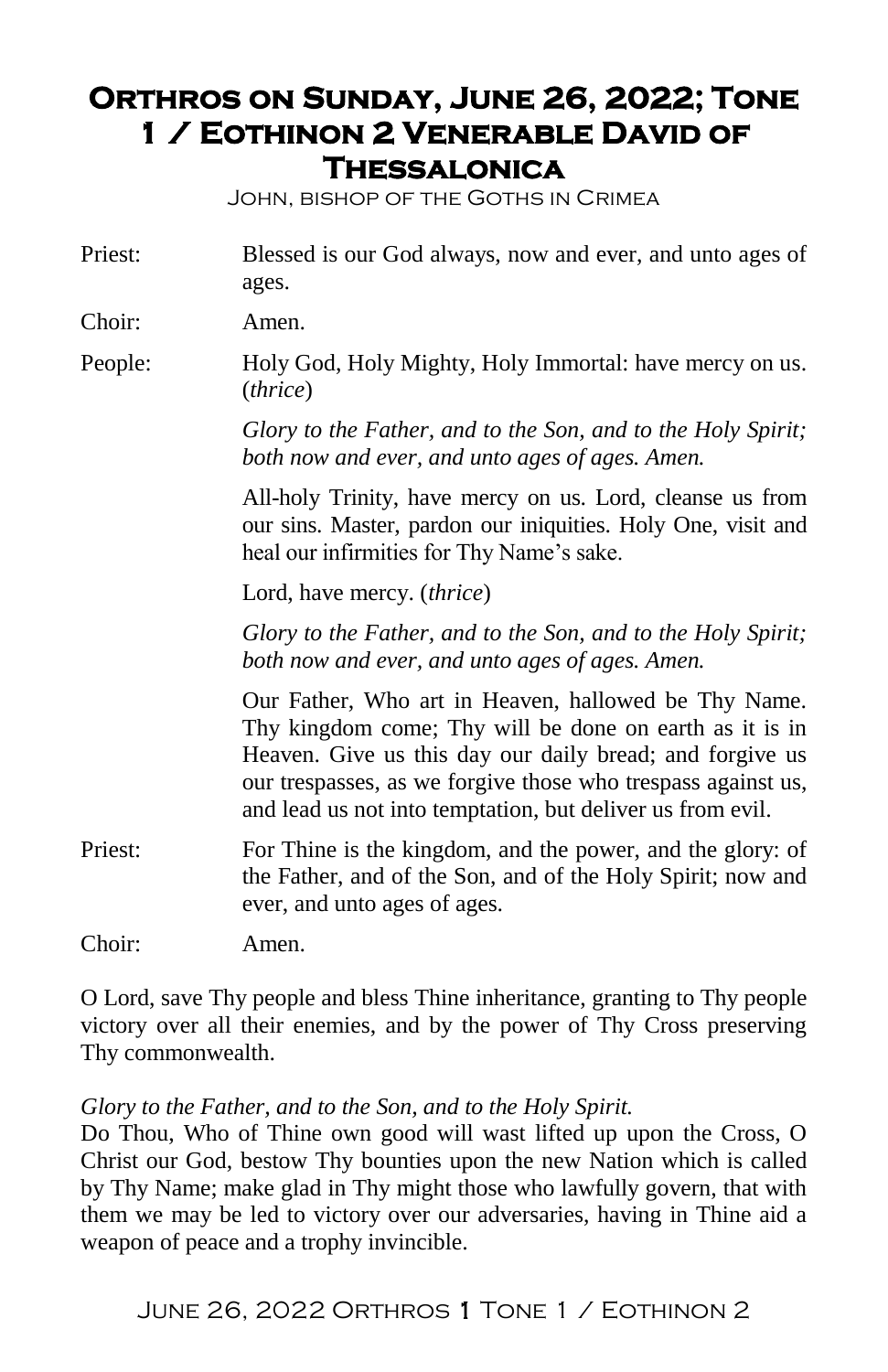*Both now and ever, and unto ages of ages. Amen.*

O fearsome champion, who cannot be put to confusion, despise not our petitions, O good and all-praised Theotokos; establish the way of the Orthodox; save those who have been called upon to govern us, leading us all to that victory which is from heaven, for thou art she who gavest birth to God and alone art blessed.

#### LITANY

| Priest: | Have mercy on us, O God, according to thy great mercy,                                                                                                                                                                                                                                                                         |
|---------|--------------------------------------------------------------------------------------------------------------------------------------------------------------------------------------------------------------------------------------------------------------------------------------------------------------------------------|
|         | we pray thee, hearken and have mercy.                                                                                                                                                                                                                                                                                          |
|         | The choir responds "Lord, have mercy" (thrice) to this and                                                                                                                                                                                                                                                                     |
|         | the remaining petitions until noted.                                                                                                                                                                                                                                                                                           |
| Priest: | Again we pray for all pious and Orthodox Christians.                                                                                                                                                                                                                                                                           |
| Priest: | Again we pray for our father and metropolitan, N., (our                                                                                                                                                                                                                                                                        |
|         | bishop, N., and all our brotherhood in Christ.                                                                                                                                                                                                                                                                                 |
| Priest: | For thou art a merciful God and lovest mankind, and unto                                                                                                                                                                                                                                                                       |
|         | thee we ascribe glory, to the Father and to the Son and to                                                                                                                                                                                                                                                                     |
|         | the Holy Spirit, now and ever, and unto ages of ages.                                                                                                                                                                                                                                                                          |
| Choir:  | Amen. Bless, father, in the name of the Lord.                                                                                                                                                                                                                                                                                  |
| Priest: | Glory to the holy, consubstantial, life-giving and undivided                                                                                                                                                                                                                                                                   |
|         | Trinity, always, now and ever, and unto ages of ages.                                                                                                                                                                                                                                                                          |
| Choir:  | Amen.                                                                                                                                                                                                                                                                                                                          |
|         | $\bigcap_{i=1}^{n}$ $\bigcap_{i=1}^{n}$ $\bigcap_{i=1}^{n}$ $\bigcap_{i=1}^{n}$ $\bigcap_{i=1}^{n}$ $\bigcap_{i=1}^{n}$ $\bigcap_{i=1}^{n}$ $\bigcap_{i=1}^{n}$ $\bigcap_{i=1}^{n}$ $\bigcap_{i=1}^{n}$ $\bigcap_{i=1}^{n}$ $\bigcap_{i=1}^{n}$ $\bigcap_{i=1}^{n}$ $\bigcap_{i=1}^{n}$ $\bigcap_{i=1}^{n}$ $\bigcap_{i=1}^{n$ |

Glory to God in the highest, and on earth peace, and good will toward men. (THRICE)

O Lord, open Thou my lips, and my mouth shall show forth Thy praise. (TWICE)

#### PSALM 3

O Lord, why are they multiplied that afflict me? Many rise up against me. Many say unto my soul: There is no salvation for him in his God. But Thou, O Lord, art my helper, my glory, and the lifter up of my head. I cried unto the Lord with my voice, and He heard me out of His holy mountain. I laid me down and slept; I awoke, for the Lord will help me. I will not be afraid of ten thousands of people that set themselves against me round about. Arise, O Lord, save me, O my God, for Thou hast smitten all who without cause are mine enemies; the teeth of sinners hast Thou broken. Salvation is of the Lord, and Thy blessing is upon Thy people.

I laid me down and slept; I awoke, for the Lord will help me.

#### PSALM 37

O Lord, rebuke me not in Thine anger, nor chasten me in Thy wrath. For Thine arrows are fastened in me, and Thou hast laid Thy hand heavily upon me. There is no healing in my flesh in the face of Thy wrath; and there is no peace in my bones in the face of my sins. For mine iniquities are risen higher

June 26, 2022 Orthros 2 Tone 1 / Eothinon 2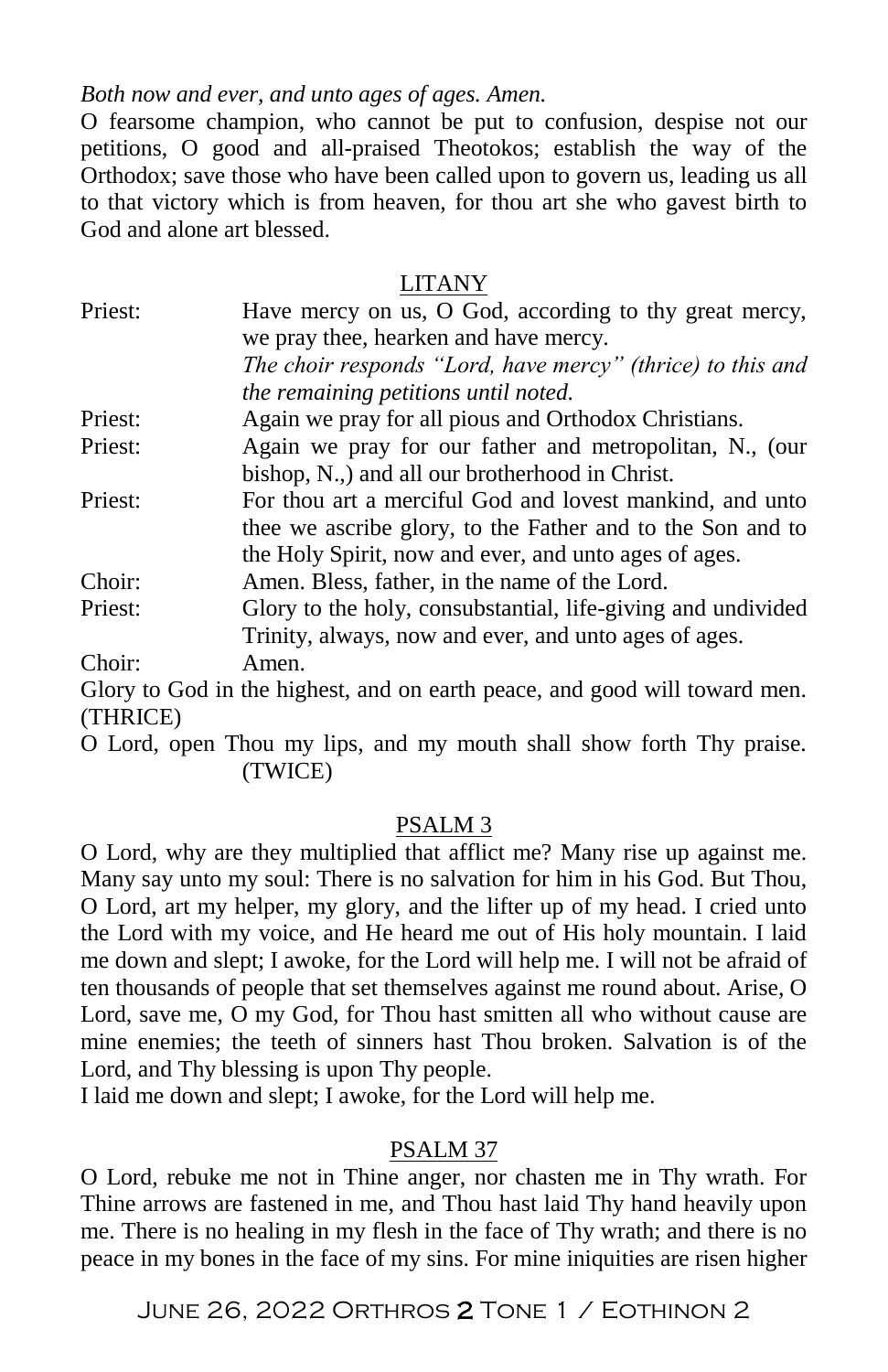than my head; as a heavy burden have they pressed heavily upon me. My bruises are become noisome and corrupt in the face of my folly. I have been wretched and utterly bowed down until the end; all the day long I went with downcast face. For my loins are filled with mocking, and there is no healing in my flesh. I am afflicted and humbled exceedingly, I have roared from the groaning of my heart. O Lord, before Thee is all my desire, and my groaning is not hid from Thee. My heart is troubled, my strength hath failed me; and the light of mine eyes, even this is not with me. My friends and my neighbors drew nigh over against me and stood, and my nearest of kin stood afar off. And they that sought after my soul used violence; and they that sought evils for me spake vain things, and craftinesses all the day long did they meditate. But as for me, like a deaf man I heard them not, and was as a speechless man that openeth not his mouth. And I became as a man that heareth not, and that hath in his mouth no reproofs. For in Thee have I hoped, O Lord; Thou wilt hearken unto me, O Lord my God. For I said: Let never mine enemies rejoice over me; yea, when my feet were shaken, those men spake boastful words against me. For I am ready for scourges, and my sorrow is continually before me. For I will declare mine iniquity, and I will take heed concerning my sin. But mine enemies live and are made stronger than I, and they that hated me unjustly are multiplied. They that render me evil for good slandered me, because I pursued goodness. Forsake me not, O Lord my God, depart not from me. Be attentive unto my help, O Lord of my salvation.

Forsake me not, O Lord my God, depart not from me. Be attentive unto my help, O Lord of my salvation.

#### PSALM 62

O God, my God, unto Thee I rise early at dawn. My soul hath thirsted for Thee; how often hath my flesh longed after Thee in a land barren and untrodden and unwatered. So in the sanctuary have I appeared before Thee to see Thy power and Thy glory. For Thy mercy is better than lives; my lips shall praise Thee. So shall I bless Thee in my life, and in Thy name will I lift up my hands. As with marrow and fatness let my soul be filled, and with lips rejoicing shall my mouth praise Thee. If I remembered Thee on my bed, at the dawn I meditated on Thee. For Thou art become my helper; in the shelter of Thy wings will I rejoice. My soul hath cleaved after Thee; Thy right hand hath been quick to help me. But as for these, in vain have they sought after my soul; they shall go into the nethermost parts of the earth, they shall be surrendered unto the edge of the sword; portions for foxes shall they be. But the king shall be glad in God, everyone shall be praised that sweareth by Him; for the mouth of them is stopped that speak unjust things.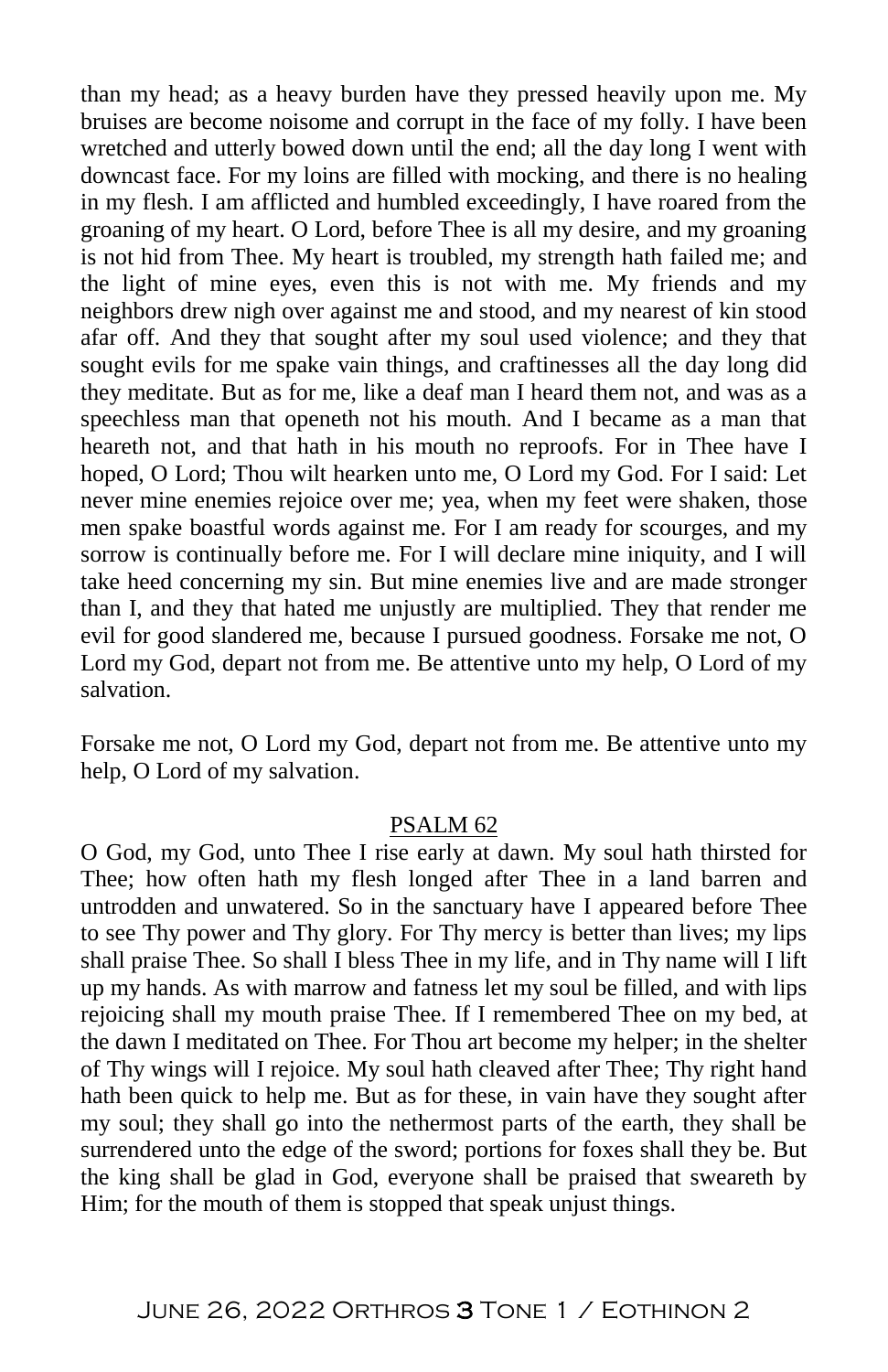At the dawn I meditated on Thee. For Thou art become my helper; in the shelter of Thy wings will I rejoice. My soul hath cleaved after Thee; Thy right hand hath been quick to help me.

*Glory to the Father, and to the Son, and to the Holy Spirit; both now and ever, and unto ages of ages. Amen.*

Alleluia, Alleluia, Alleluia. Glory to Thee, O God. (THRICE) Lord, have mercy. (THRICE)

*Glory to the Father, and to the Son, and to the Holy Spirit.*

#### PSALM 87

*Both now and ever, and unto ages of ages. Amen.*

O Lord God of my salvation, by day have I cried and by night before Thee. Let my prayer come before Thee, bow down Thine ear unto my supplication, for filled with evils is my soul, and my life unto Hades hath drawn nigh. I am counted with them that go down into the pit; I am become as a man without help, free among the dead, like the bodies of the slain that sleep in the grave, whom Thou rememberest no more, and they are cut off from Thy hand. They laid me in the lowest pit, in darkness and in the shadow of death. Against me is Thine anger made strong, and all Thy billows hast Thou brought upon me. Thou hast removed my friends afar from me; they have made me an abomination unto themselves. I have been delivered up, and have not come forth; mine eyes are grown weak from poverty. I have cried unto Thee, O Lord, the whole day long; I have stretched out my hands unto Thee. Nay, for the dead wilt Thou work wonders? Or shall physicians raise them up that they may give thanks unto Thee? Nay, shall any in the grave tell of Thy mercy, and of Thy truth in that destruction? Nay, shall Thy wonders be known in that darkness, and Thy righteousness in that land that is forgotten? But as for me, unto Thee, O Lord, have I cried; and in the morning shall my prayer come before Thee. Wherefore, O Lord, dost Thou cast off my soul and turnest Thy face away from me? A poor man am I, and in troubles from my youth; yea, having been exalted, I was humbled and brought to distress. Thy furies have passed upon me, and Thy terrors have sorely troubled me. They came round about me like water, all the day long they compassed me about together. Thou hast removed afar from me friend and neighbor, and mine acquaintances because of my misery.

O Lord God of my salvation, by day have I cried and by night before Thee. Let my prayer come before Thee, bow down Thine ear unto my supplication. PSALM 102

Bless the Lord, O my soul, and all that is within me bless His holy name. Bless the Lord, O my soul, and forget not all that He hath done for thee,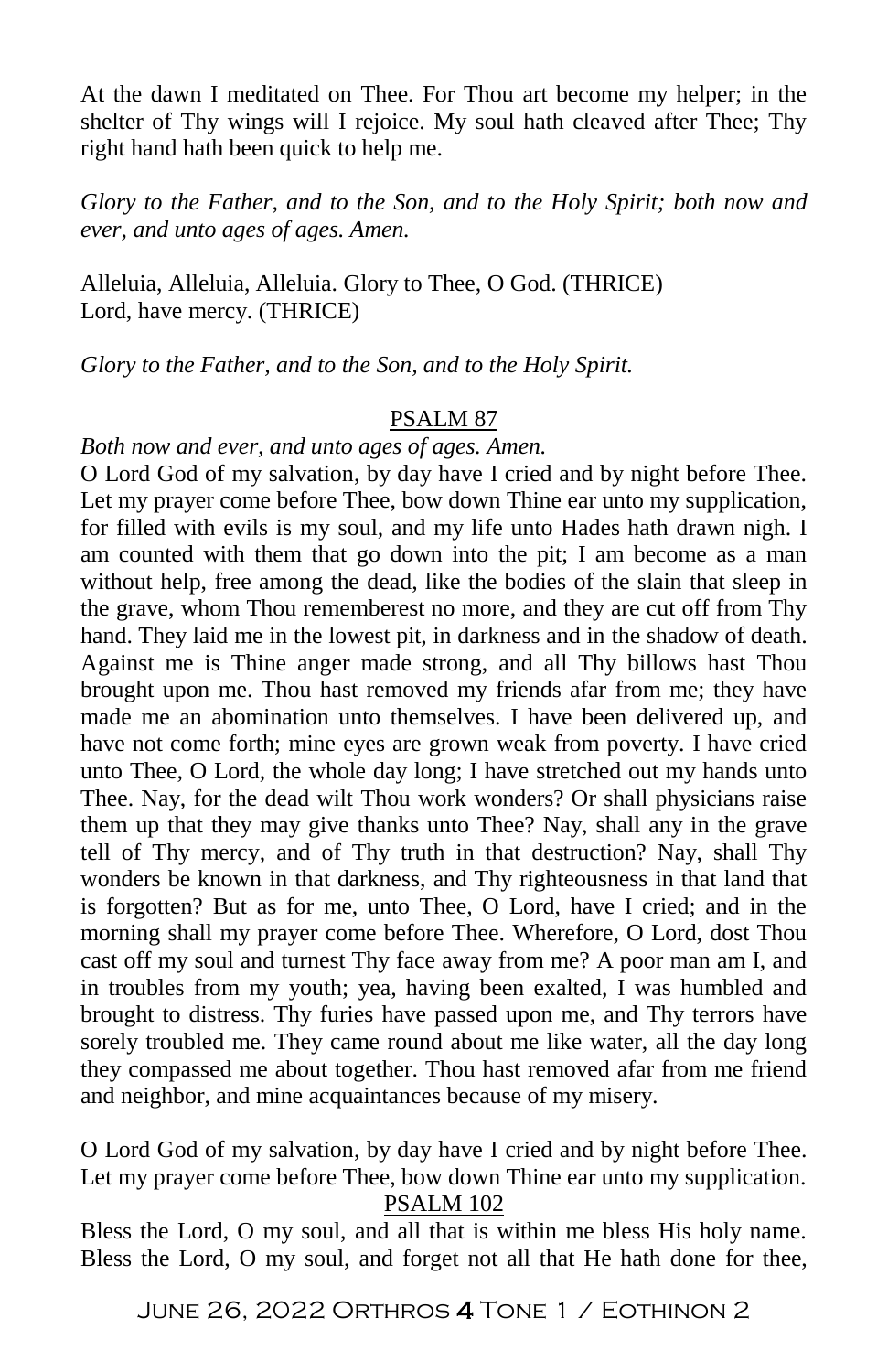Who is gracious unto all thine iniquities, Who healeth all thine infirmities, Who redeemeth thy life from corruption, Who crowneth thee with mercy and compassion, Who fulfilleth thy desire with good things; thy youth shall be renewed as the eagle's. The Lord performeth deeds of mercy, and executeth judgment for all them that are wronged. He hath made His ways known unto Moses, unto the sons of Israel the things that He hath willed. Compassionate and merciful is the Lord, long-suffering and plenteous in mercy; not unto the end will He be angered; neither unto eternity will He be wroth. Not according to our iniquities hath He dealt with us, neither according to our sins hath He rewarded us. For according to the height of heaven from the earth, the Lord hath made His mercy to prevail over them that fear Him. As far as the east is from the west, so far hath He removed our iniquities from us. Like as a father hath compassion upon his sons, so hath the Lord had compassion upon them that fear Him; for He knoweth whereof we are made, He hath remembered that we are dust. As for man, his days are as the grass; as a flower of the field, so shall he blossom forth. For when the wind is passed over it, then it shall be gone, and no longer will it know the place thereof. But the mercy of the Lord is from eternity, even unto eternity, upon them that fear Him. And His righteousness is upon sons of sons, upon them that keep His testament and remember His commandments to do them. The Lord in heaven hath prepared His throne, and His kingdom ruleth over all. Bless the Lord, all ye His angels, mighty in strength, that perform His word, to hear the voice of His words. Bless the Lord, all ye His hosts, His ministers that do His will. Bless the Lord, all ye His works, in every place of His dominion. Bless the Lord, O my soul.

In every place of His dominion, bless the Lord, O my soul.

#### PSALM 142

O Lord, hear my prayer, give ear unto my supplication in Thy truth; hearken unto me in Thy righteousness. And enter not into judgment with Thy servant, for in Thy sight shall no man living be justified. For the enemy hath persecuted my soul; he hath humbled my life down to the earth. He hath sat me in darkness as those that have been long dead, and my spirit within me is become despondent; within me my heart is troubled. I remembered days of old, I meditated on all Thy works, I pondered on the creations of Thy hands. I stretched forth my hands unto Thee; my soul thirsteth after Thee like a waterless land. Quickly hear me, O Lord; my spirit hath fainted away. Turn not Thy face away from me, lest I be like unto them that go down into the pit. Cause me to hear Thy mercy in the morning; for in Thee have I put my hope. Cause me to know, O Lord, the way wherein I should walk; for unto Thee have I lifted up my soul. Rescue me from mine enemies, O Lord; unto Thee have I fled for refuge. Teach me to do Thy will, for Thou art my God. Thy good Spirit shall lead me in the land of uprightness; for Thy name's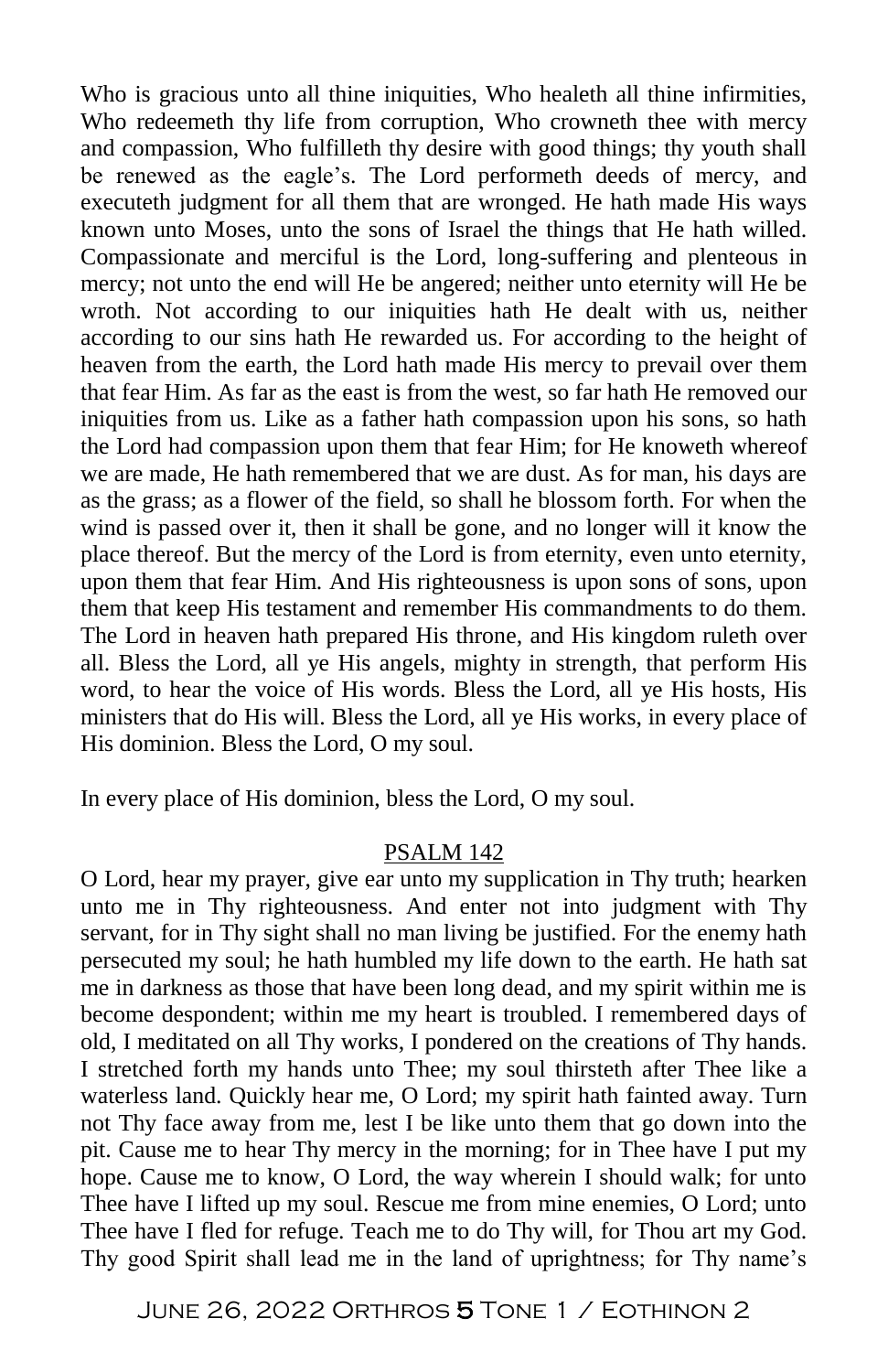sake, O Lord, shalt Thou quicken me. In Thy righteousness shalt Thou bring my soul out of affliction, and in Thy mercy shalt Thou utterly destroy mine enemies. And Thou shalt cut off all them that afflict my soul, for I am Thy servant.

O Lord, give ear unto my supplication and enter not into judgment with Thy servant. (TWICE)

Thy good Spirit shall lead me in the land of uprightness.

*Glory to the Father, and to the Son, and to the Holy Spirit; both now and ever, and unto ages of ages. Amen.*

Alleluia, Alleluia, Alleluia. Glory to Thee, O God. (THRICE) O our God and our Hope, glory to Thee!

# THE GREAT LITANY

Priest: In peace, let us pray to the Lord.

*The choir responds "Lord, have mercy" to each petition until noted.*

For the peace from above and the salvation of our souls, let us pray to the Lord.

For the peace of the whole world, the good estate of the holy churches of God and the union of all, let us pray to the Lord.

For this holy house and those who with faith, reverence and fear of God enter therein, let us pray to the Lord.

For our father and metropolitan, N., (our bishop, N.,) the honorable presbytery, the diaconate in Christ, all the clergy and the people, let us pray to the Lord.

# **For Metropolitan Paul, Archbishop John, and for their quick release from captivity and safe return, let us pray to the Lord.**

For our country, its president (or appropriate head of state), civil authorities and armed forces, let us pray to the Lord.

For this city and every city and countryside and the faithful who dwell therein, let us pray to the Lord.

For healthful seasons, abundance of the fruits of the earth and peaceful times, let us pray to the Lord.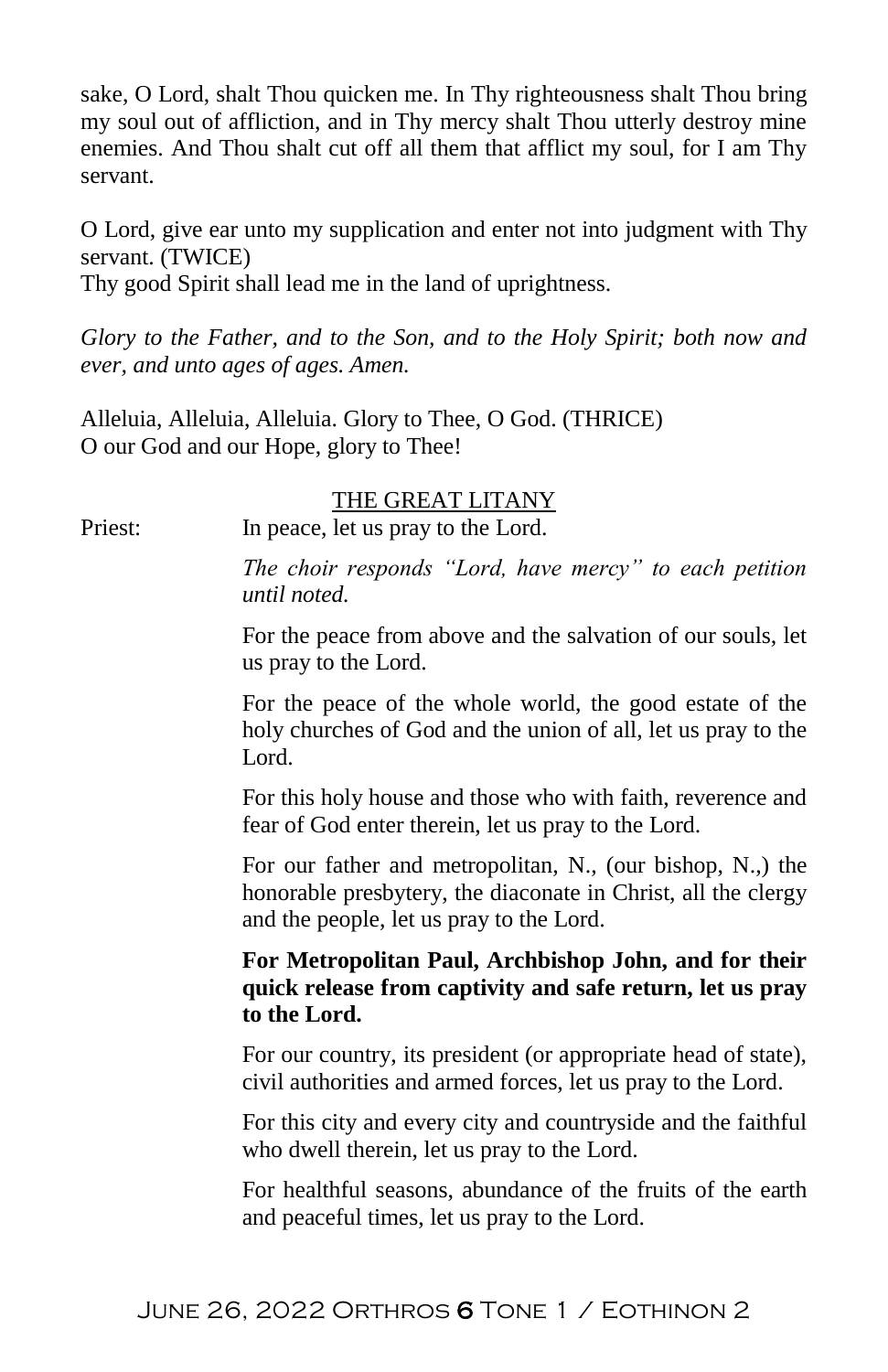| For travelers by sea, by land and by air, the sick, the<br>suffering, the captive, and for their salvation, let us pray to<br>the Lord.                                                                                          |
|----------------------------------------------------------------------------------------------------------------------------------------------------------------------------------------------------------------------------------|
| For our deliverance from all tribulation, wrath, danger and<br>necessity, let us pray to the Lord.                                                                                                                               |
| Help us; save us; have mercy on us; and keep us, O God,<br>by thy grace.                                                                                                                                                         |
| Calling to remembrance our all-holy, immaculate, most<br>blessed and glorious Lady, the Theotokos and ever-virgin<br>Mary, with all the saints, let us commend ourselves and<br>each other and all our life unto Christ our God. |
| To Thee, O Lord.<br>For unto thee are due all glory, honor and worship, to the<br>Father and to the Son and to the Holy Spirit, now and ever,<br>and unto ages of ages.<br>Amen.                                                 |
|                                                                                                                                                                                                                                  |
| "GOD IS THE LORD" IN TONE ONE<br>God is the Lord and hath appeared unto us. Blessed is He<br>that cometh in the Name of the Lord.                                                                                                |
| O give thanks unto the Lord and call upon His Holy Name.                                                                                                                                                                         |
| All nations compassed me about: but in the Name of the<br>Lord will I destroy them. (Refrain)                                                                                                                                    |
| This is the Lord's doing; it is marvelous in our eyes.                                                                                                                                                                           |
|                                                                                                                                                                                                                                  |

# RESURRECTIONAL APOLYTIKION IN TONE ONE

While the stone was sealed by the Jews, and the soldiers were guarding Thy most pure body, Thou didst arise on the third day, O Savior, granting life to the world. For which cause the heavenly powers cried aloud unto Thee, O giver of life. Glory to Thy Resurrection, O Christ, glory to Thy kingdom, glory to Thy providence, O Thou Who alone art the lover of mankind.

# RESURRECTIONAL APOLYTIKION IN TONE ONE

# *Glory to the Father, and to the Son, and to the Holy Spirit.*

While the stone was sealed by the Jews, and the soldiers were guarding Thy most pure body, Thou didst arise on the third day, O Savior, granting life to the world. For which cause the heavenly powers cried aloud unto Thee, O giver of life. Glory to Thy Resurrection, O Christ, glory to Thy kingdom, glory to Thy providence, O Thou Who alone art the lover of mankind.

June 26, 2022 Orthros 7 Tone 1 / Eothinon 2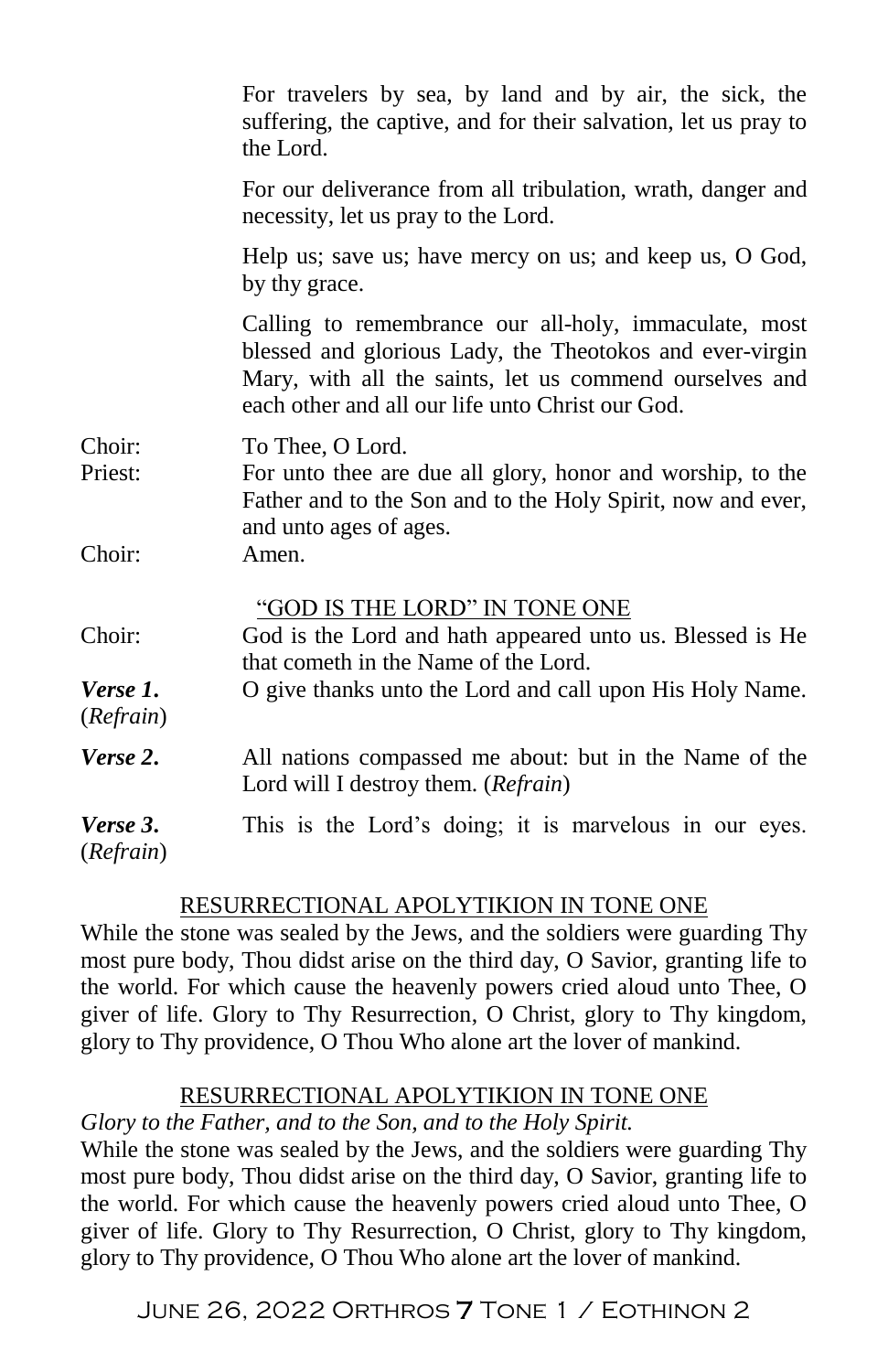## RESURRECTIONAL THEOTOKION IN TONE ONE

*Both now and ever and unto ages of ages. Amen.*

As Gabriel cried unto thee, "Hail, O Virgin," with that cry did the Lord of all become incarnate in thee, O holy ark, as spake the righteous David; and Thou wast revealed as more spacious than the heavens, in that thou bore thy Creator. Wherefore, glory to Him Who abode in thee; glory to Him Who came from thee; glory to Him, Who through thy birth-giving hath set us free.

# THE LITTLE LITANY

| Priest: | Again and again, in peace, let us pray to the Lord.         |
|---------|-------------------------------------------------------------|
| Choir:  | Lord, have mercy.                                           |
| Priest: | Help us; save us; have mercy on us; and keep us, O God,     |
|         | by Thy grace.                                               |
| Choir:  | Lord, have mercy.                                           |
| Priest: | Calling to remembrance our all-holy, immaculate, most-      |
|         | blessed and glorious Lady, the Theotokos and ever-virgin    |
|         | Mary, with all the saints: let us commend ourselves and     |
|         | each other, and all our life unto Christ our God.           |
| Choir:  | To Thee, O Lord.                                            |
| Priest: | For Thine is the might, and Thine is the kingdom, and the   |
|         | power and the glory of the Father and of the Son and of the |
|         | Holy Spirit, now and ever, and unto ages of ages.           |
| Choir:  | Amen.                                                       |

# FIRST TONE RESURRECTIONAL KATHISMATA (**Plain Reading**) First Kathisma

The soldiers who kept watch over Thy grave, O Savior, became as dead from the shining of the appearing angel who told the good tidings of the Resurrection to the women. Thee, therefore, do we glorify, O Remover of corruption, and to Thee do we bow, O Thou Who didst rise from the grave, O Thou, our only Lord.

#### *Glory to the Father, and to the Son, and to the Holy Spirit.*

Thou was nailed upon the cross willingly, O merciful One; and Thou wast placed in a grave like one who is dead, O Giver of Life, trampling the pride of death, O mighty One; for because of Thee the gatekeepers of Hades did tremble; and Thou didst raise the dead with Thee from eternity; for Thou alone art the Lover of mankind.

# *Both now and ever, and unto ages of ages. Amen.*

We have all known thee as Theotokos, and after giving birth thou didst appear truly virgin. We who eagerly seek refuge in thy goodness, have thus known thee; for we sinners have taken thee as intercessor, and in temptations have possessed thee as our salvation, O thou who alone art blameless.

June 26, 2022 Orthros 8 Tone 1 / Eothinon 2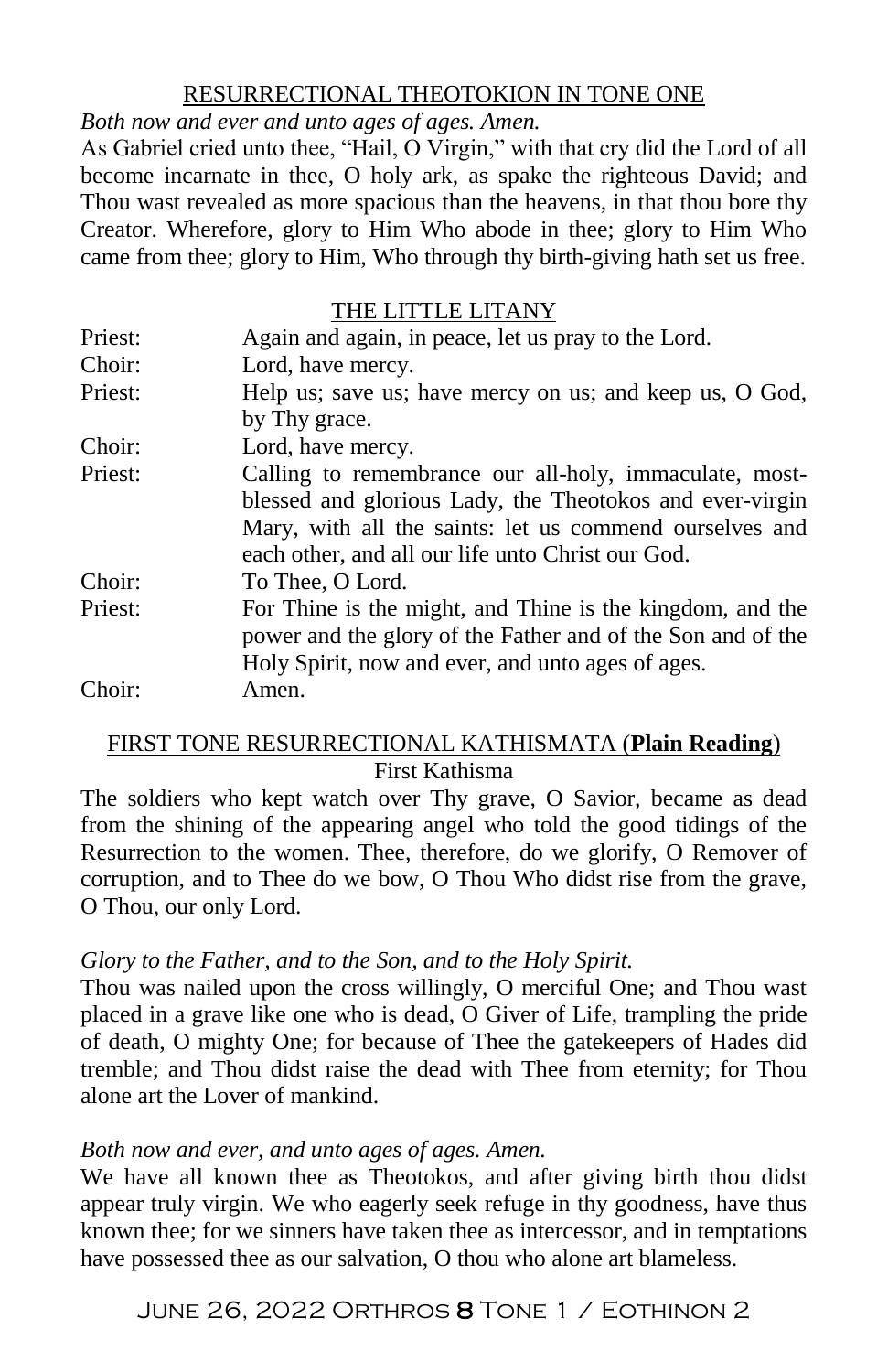#### Second Kathisma

Verily the women did proceed to the grave early, where they beheld an angelic scene, and did tremble. And when the grave shone forth with life they were struck with astonishment. Wherefore, they returned to the disciples and did preach the Resurrection, saying, Verily, Christ hath invaded Hades; for He alone is the powerful and mighty One; and He raised with Him all those who were corrupt, and with the power of His Cross He removed the fear of condemnation.

#### *Glory to the Father, and to the Son, and to the Holy Spirit.*

Thou wast verily nailed upon the Cross, O Life of all; and wast numbered among the dead, O deathless Lord. Thou didst rise after three days, O Savior, and didst raise Adam from corruption. Wherefore, the heavenly powers shouted to Thee, O giver of life; Glory to Thy passion, O Christ, Glory to Thy resurrection, Glory to Thy condescension, O Thou alone the Lover of mankind.

#### *Both now and ever, and unto ages of ages. Amen.*

O Mary, the reverend abode of the Lord, lift us who have fallen in the abyss of evil despair, trespasses and sorrows; for thou didst give salvation to sinners. Thou art a helper and a strong intercessor, and dost save thy servants.

#### EVLOGETARIA (BENEDICTIONS) IN TONE FIVE

# *Blessed art Thou, O Lord: teach me Thy statutes.*

The company of the Angels was amazed, when they beheld Thee numbered among the dead, yet Thyself, O Savior, destroyed the power of Death, and with Thee raising up Adam and releasing all men from Hell.

#### *Blessed art Thou, O Lord: teach me Thy statutes.*

Wherefore, O Women Disciples, do ye mingle sweet-smelling spices with your tears of pity? The radiant Angel within the sepulcher cried unto the Myrrh-bearing Women: Behold the grave, and understand; for the Savior is risen from the tomb.

#### *Blessed art Thou, O Lord: teach me Thy statutes.*

Very early in the morning did the Myrrh-bearing Women run lamenting unto Thy tomb; but an Angel came toward them saying: The time for lamentation is passed; weep not; but announce unto the Apostles the Resurrection.

#### *Blessed art Thou, O Lord: teach me Thy statutes.*

The Myrrh-bearing Women mourned as bearing spices they drew near Thy tomb, O Savior. But the Angel spake unto them saying: Why number ye the Living among the dead? In that He is God, He is risen from the grave.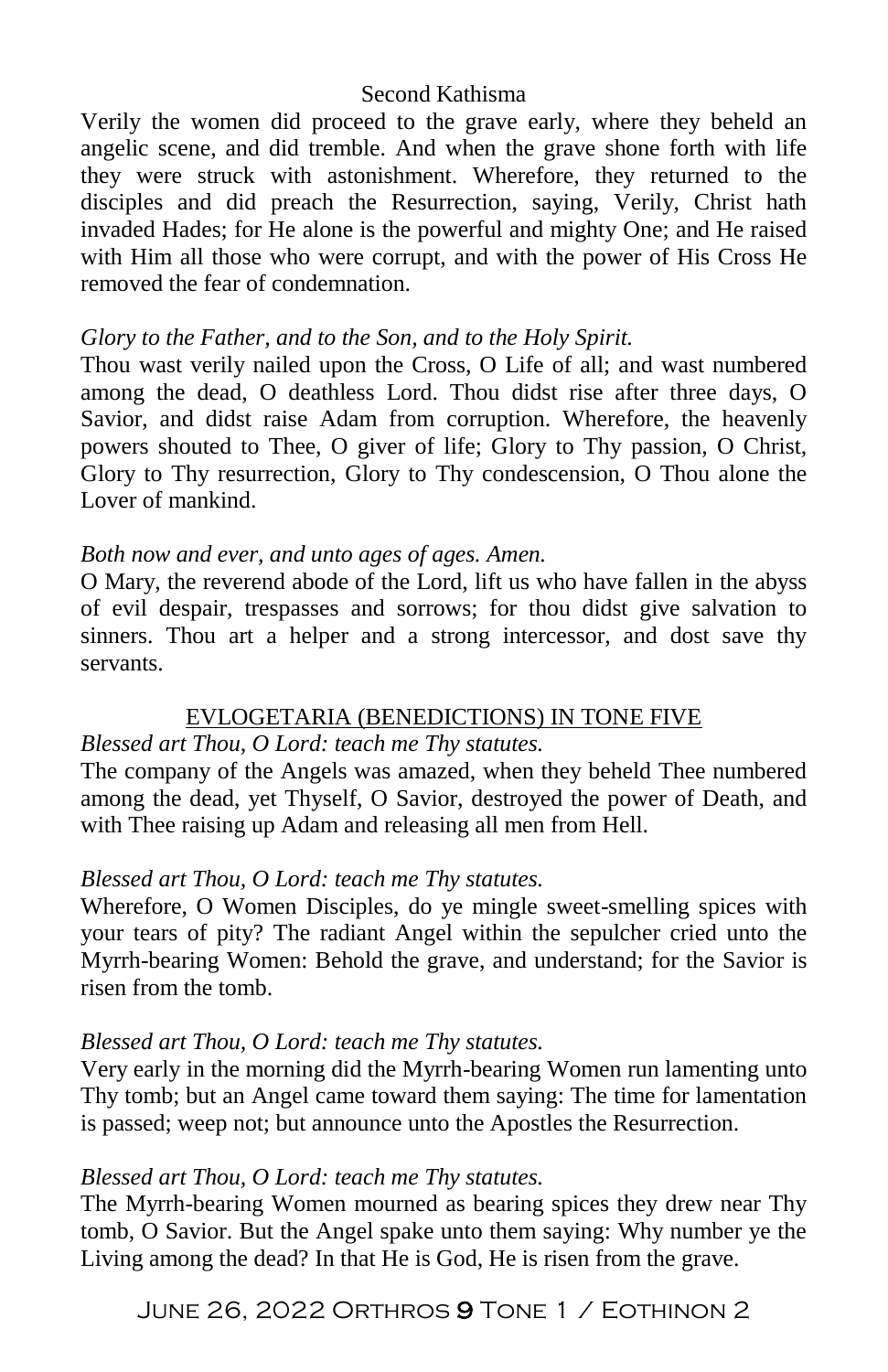*Glory to the Father, and to the Son, and to the Holy Spirit.*

We adore the Father, as also His Son, and the Holy Spirit, the Holy Trinity in One Essence; crying with the Seraphim: Holy, Holy, Holy art Thou, O Lord.

# *Both now and ever, and unto ages of ages. Amen.*

In that thou didst bear the Giver of Life, O Virgin, thou didst redeem Adam from sin, and didst give to Eve joy in place of sadness; and He Who was incarnate of thee, both God and man, hath restored to life those who had fallen therefrom.

Alleluia, Alleluia, Alleluia. Glory to Thee, O God. (THRICE) O our God and our Hope, glory to Thee!

#### THE LITTLE LITANY

| Priest: | Again and again, in peace, let us pray to the Lord.         |
|---------|-------------------------------------------------------------|
| Choir:  | Lord, have mercy.                                           |
| Priest: | Help us; save us; have mercy on us; and keep us, O God,     |
|         | by Thy grace.                                               |
| Choir:  | Lord, have mercy.                                           |
| Priest: | Calling to remembrance our all-holy, immaculate, most-      |
|         | blessed and glorious Lady, the Theotokos and ever-virgin    |
|         | Mary, with all the saints: let us commend ourselves and     |
|         | each other, and all our life unto Christ our God.           |
| Choir:  | To Thee, O Lord.                                            |
| Priest: | For blessed is Thy Name, and glorified is Thy kingdom: of   |
|         | the Father, and of the Son, and of the Holy Spirit; now and |
|         | ever, and unto ages of ages.                                |
| Choir:  | Amen.                                                       |

# FIRST TONE RESURRECTIONAL HYPAKOE (**Plain Reading**)

The repentance of the thief gained him paradise by stealth, and the sighing of the ointment-bearing women proclaimed the glad tidings that Thou wast risen, O Christ, and hadst bestowed upon the world Thy Great Mercy.

## FIRST TONE RESURRECTIONAL ANABATHMOI (**Plain Reading**) First Antiphony

- + O Lord, to Thee in my sorrows do I cry. Hear Thou my cry of pain.
- + Verily, the divine desire shall be without delay upon the people of the wilderness; for that they have come out of the vain world.
- + *Glory to the Father, and to the Son, and to the Holy Spirit: both now and ever, and unto ages of ages. Amen.*
- + Verily, glory and honor become the Holy Spirit, as they become the Father and the Son. Wherefore, do we praise the Triune, One in might.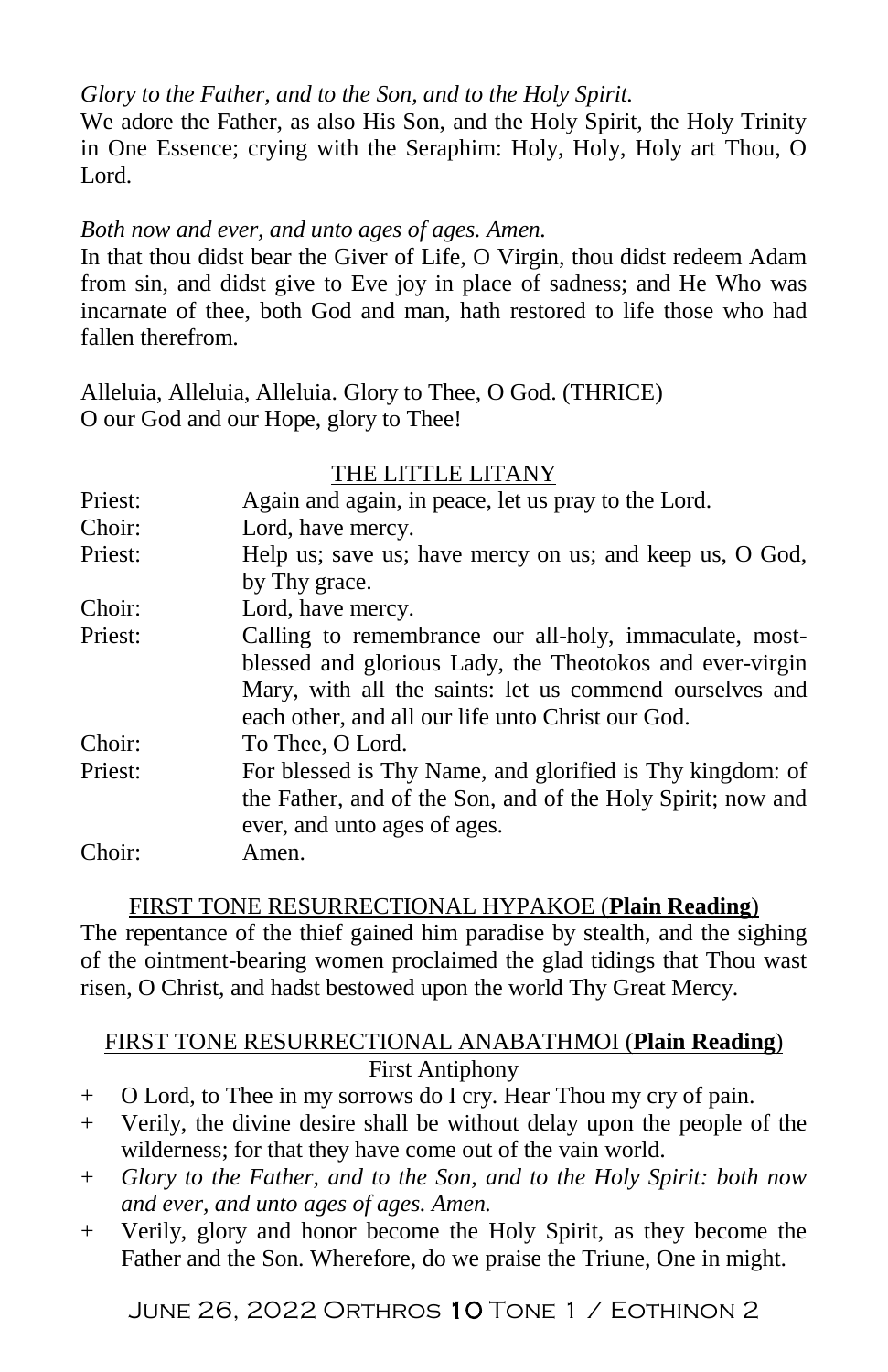Second Antiphony

- + O God, since Thou hast raised me to the hills of Thy laws, shed brightly Thy light of virtue upon me, that I may praise Thee.
- + O Word, hold me fast with Thy right hand; keep me and preserve me, lest the fire of sin consume me.
- + *Glory to the Father, and to the Son, and to the Holy Spirit: both now and ever, and unto ages of ages. Amen.*
- + Verily, all creation together is regenerated by the Holy Spirit, and returns to its former being: for He is co-omnipotent with the Father and the Word.

# Third Antiphony

- + My soul did rejoice with those who say: Let us go into the courts of the Lord. My heart was exceedingly glad.
- + Great fear shall be in the house of David, where the seats shall be set, and all tribes and tongues of the earth shall be judged.
- + *Glory to the Father, and to the Son, and to the Holy Spirit: both now and ever, and unto ages of ages. Amen.*
- + Verily, it is meet to offer glory, might and power to the Holy Spirit as to the Father and the Son; for the Trinity is one in Substance, not in Person.

PROKEIMENON FOR THE RESURRECTION IN TONE ONE

Now will I arise, saith the Lord; I will set Myself for salvation; I will make no tarrying therein. (TWICE)

*Stichos: The words of the Lord are pure words.*

Now will I arise, saith the Lord; I will set Myself for salvation; I will make no tarrying therein.

|         | LET EVERYTHING THAT HATH BREATH                              |
|---------|--------------------------------------------------------------|
| Deacon: | Let us pray to the Lord.                                     |
| Choir:  | Lord, have mercy.                                            |
| Priest: | For Holy art Thou, O our God, Who restest in the Holy        |
|         | Place, and unto Thee we ascribe glory: to the Father, and to |
|         | the Son, and to the Holy Spirit; now and ever, and unto      |
|         | ages of ages.                                                |
| Choir:  | Amen.                                                        |
|         | Let everything that hath breath praise the Lord. (TWICE)     |
|         | Praise ye God in His saints; praise Him in the firm          |
|         | foundation of His power.                                     |
|         | Let everything that hath breath praise the Lord.             |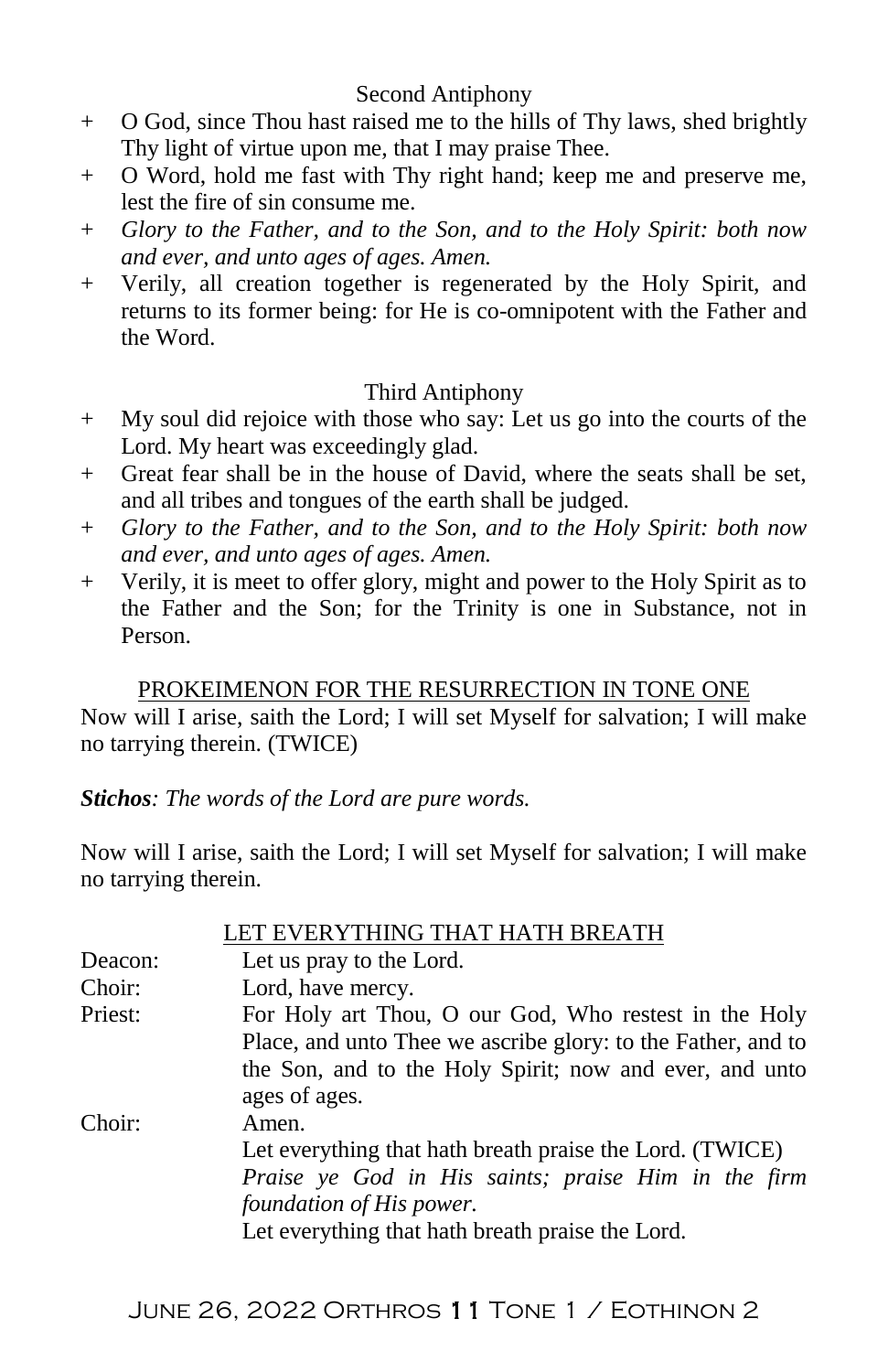#### THE SECOND EOTHINON GOSPEL

| Deacon: | And that we may be accounted worthy to hear the Holy     |
|---------|----------------------------------------------------------|
|         | Gospel, let us pray to the Lord God.                     |
| Choir:  | Lord, have mercy. (THRICE)                               |
| Deacon: | Wisdom! Stand upright! Let us hear the Holy Gospel.      |
| Priest: | Peace be to all.                                         |
| Choir:  | And to thy spirit.                                       |
| Priest: | The reading from the Holy Gospel according to Saint Mark |
|         | $(16:1-8).$                                              |
| Choir:  | Glory to Thee, O Lord, glory to Thee.                    |
| Deacon: | Let us attend!                                           |

Priest: When the Sabbath was past, Mary Magdalene, and Mary the mother of James, and Salome, bought spices, so that they might go and anoint Jesus. And very early in the morning, on the first day of the week, they came to the tomb at the rising of the sun. And they were saying to one another, "Who will roll away the stone for us from the door of the tomb?" And looking up, they saw that the stone was rolled back – it was very large. And entering the tomb, they saw a young man sitting on the right side, dressed in a long white robe; and they were amazed. And he said to them, "Do not be amazed; you seek Jesus of Nazareth, Who was crucified. He is risen; He is not here; see the place where they laid Him. But go, tell His disciples and Peter that He is going before you to Galilee; there you will see Him, as He told you." And they went out quickly and fled from the tomb; for trembling and astonishment had come upon them; and they said nothing to anyone, for they were afraid.

Choir: Glory to Thee, O Lord, glory to Thee.

Reader: In that we have beheld the resurrection of Christ, let us worship the holy Lord Jesus, the only sinless One. Thy cross do we adore, O Christ, and Thy holy resurrection we praise and glorify; for Thou art our God, and we know none other beside Thee; we call upon Thy name. O come, all ye faithful, let us adore Christ's holy resurrection. For lo, through the cross is joy come into all the world. Ever blessing the Lord, let us sing His resurrection, for in that He endured the cross for us, He hath destroyed death by death.

# PSALM 50

Reader: Have mercy on me, O God, according to Thy Great Mercy; and according to the multitude of Thy compassions blot out my transgression. Wash me thoroughly from mine iniquity, and cleanse me from my sin. For I know mine iniquity, and my sin is ever before me. Against Thee only have I sinned and done this evil before Thee, that Thou mightest be justified in Thy

June 26, 2022 Orthros 12 Tone 1 / Eothinon 2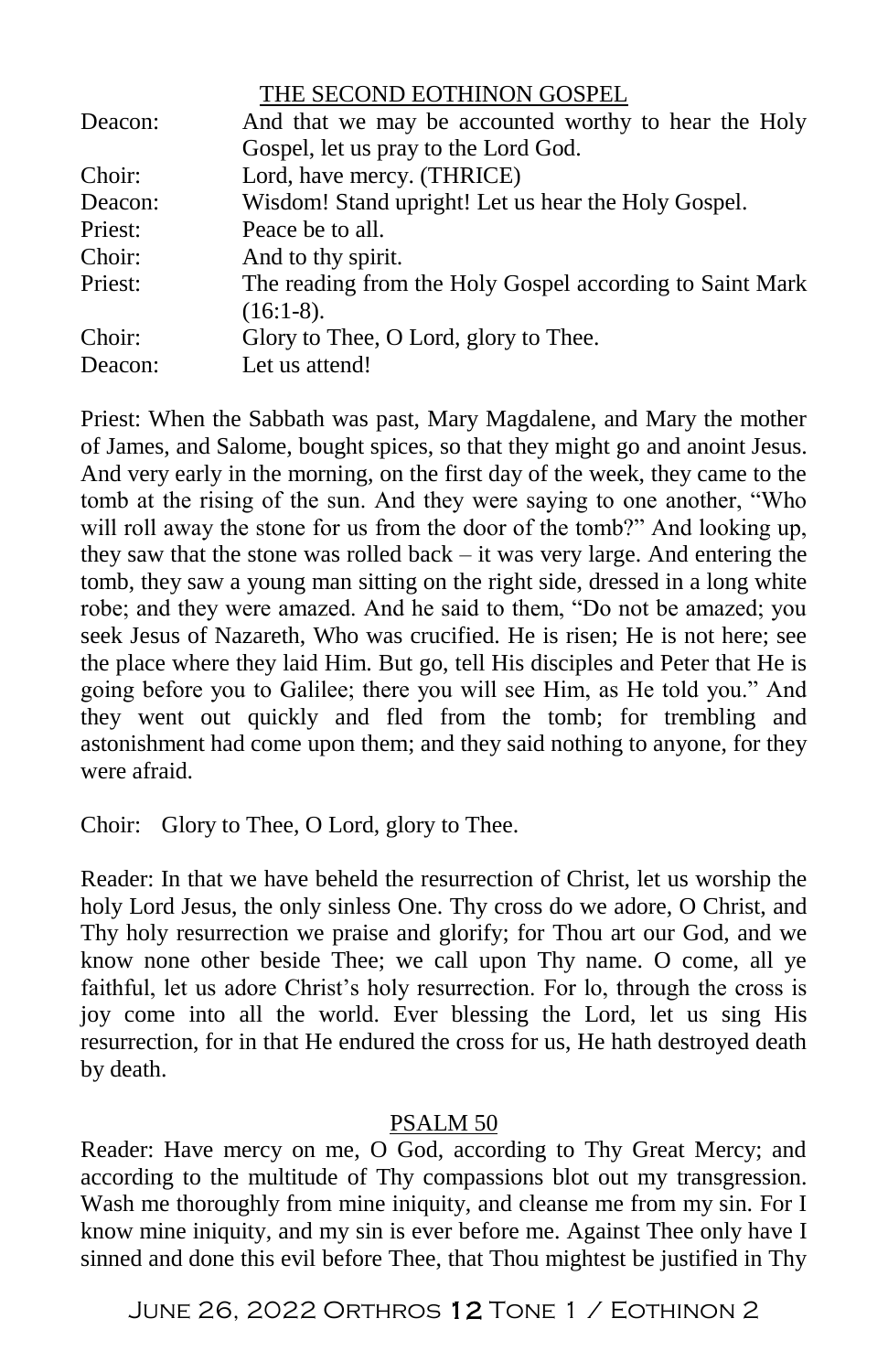words, and prevail when Thou art judged. For behold, I was conceived in iniquities, and in sins did my mother bear me. For behold, Thou hast loved truth; the hidden and secret things of Thy wisdom hast Thou made manifest unto me. Thou shalt sprinkle me with hyssop, and I shall be made clean; Thou shalt wash me, and I shall be made whiter than snow. Thou shalt make me to hear joy and gladness; the bones that be humbled, they shall rejoice. Turn Thy face away from my sins, and blot out all mine iniquities. Create in me a clean heart, O God, and renew a right spirit within me. Cast me not away from Thy presence, and take not Thy Holy Spirit from me. Restore unto me the joy of Thy salvation, and with Thy governing Spirit establish me. I shall teach transgressors Thy ways, and the ungodly shall turn back unto Thee. Deliver me from blood-guiltiness, O God, Thou God of my salvation; my tongue shall rejoice in Thy righteousness. O Lord, Thou shalt open my lips, and my mouth shall declare Thy praise. For if Thou hadst desired sacrifice, I had given it; with whole-burnt offerings Thou shalt not be pleased. A sacrifice unto God is a broken spirit; a heart that is broken and humbled God will not despise. Do good, O Lord, in Thy good pleasure unto Zion, and let the walls of Jerusalem be built up. Then shalt Thou be pleased with a sacrifice of righteousness, with oblation and whole-burnt offerings. Then shall they offer bullocks upon Thine altar.

## TROPARIA AFTER PSALM 50 IN TONE TWO

*Glory to the Father, and to the Son, and to the Holy Spirit.* Through the intercessions of the Apostles, O Thou Who art merciful, blot out all the multitudes of our transgressions.

#### *Both now and ever, and unto ages of ages. Amen.*

Through the intercessions of the Theotokos, O Thou Who art merciful, blot out all the multitudes of our transgressions.

*Have mercy upon me, O God, according to Thy lovingkindness; according to the multitude of Thy tender mercies blot out my transgressions.*

Jesus, having risen from the grave as He foretold, hath given unto us life eternal and Great Mercy.

# THE INTERCESSION<sup>1</sup>

Deacon: O God, save Thy people, and bless Thine inheritance. Visit Thy world with mercy and compassions. Exalt the horn of Orthodox Christians, and send down upon us Thy rich mercies. Through the intercessions of our all-immaculate Lady Theotokos and ever-virgin Mary; by the might of the precious and life-giving Cross; by the protection of the honorable bodiless

 1 Saints of particular local veneration may be included among the Saints of their same classification at the discretion of the pastor.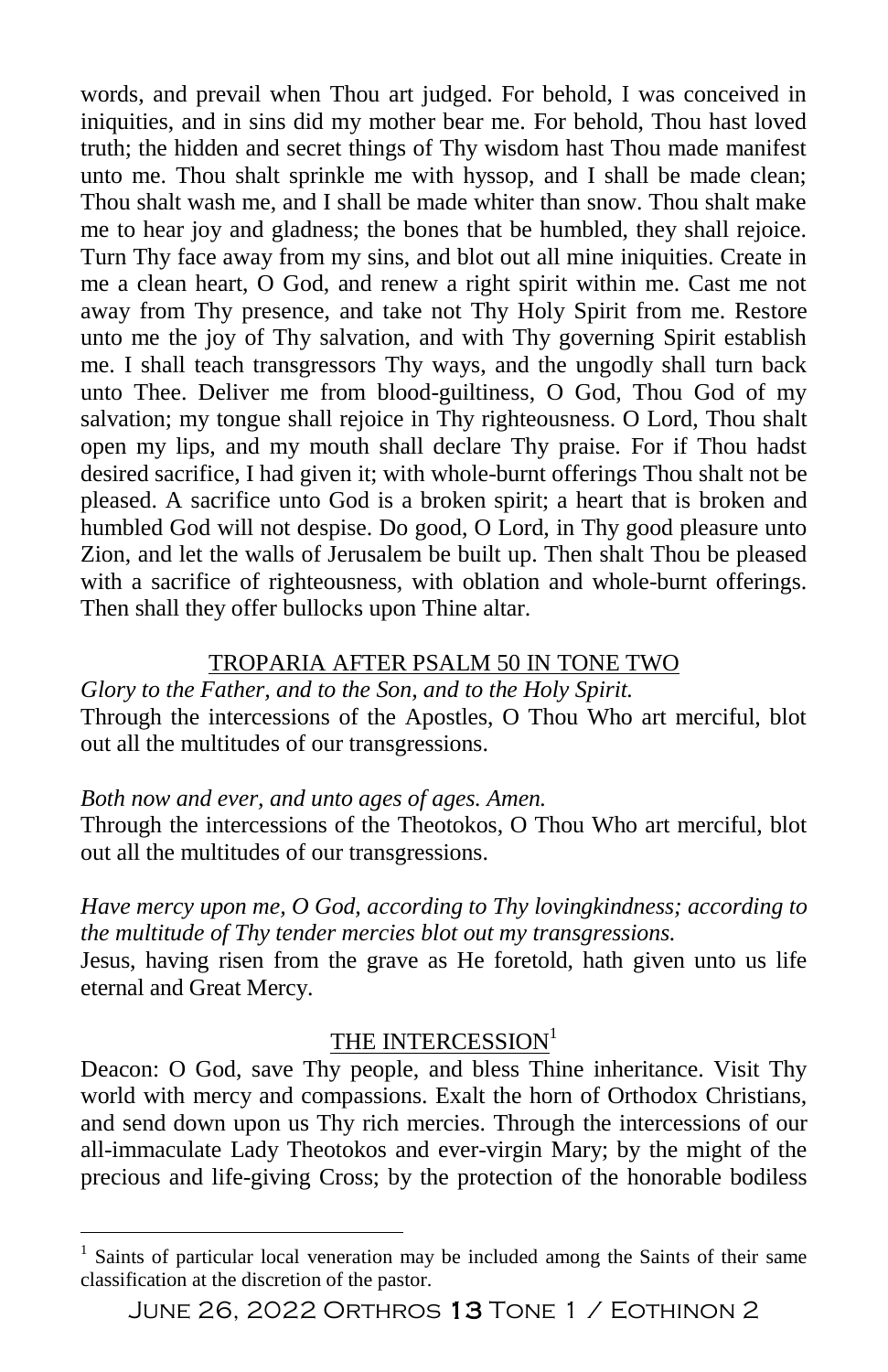Powers of heaven; at the supplication of the honorable, glorious prophet, forerunner and Baptist John; of the holy, glorious, all-laudable apostles Peter and Paul, and of all the holy apostles; of our fathers among the saints, great hierarchs and ecumenical teachers, Basil the Great, Gregory the Theologian and John Chrysostom; Athanasius, Cyril and John the Merciful, patriarchs of Alexandria; Nicholas of Myra, Spyridon of Trimythous and Nektarios of Pentapolis, the Wonderworkers; of our fathers among the saints Tikhon, patriarch of Moscow and Raphael, bishop of Brooklyn; of the holy, glorious, great-martyrs, George the Trophy-bearer, Demetrios the Myrrh-streamer, Theodore the Soldier, Theodore the General, and Menas the Wonderworker; of the hieromartyrs Ignatius the God-bearer of Antioch, Charalampos and Eleutherios; of the holy, glorious great women martyrs, Thekla, Barbara, Anastasia, Katherine, Kyriaki, Photeini, Marina, Paraskeva and Irene; of the holy, glorious, right-victorious martyrs; of our venerable and God-bearing fathers who shone in the ascetic life, especially Paisios of Athos; *of Saint N., the patron and protector of this holy community*; of the holy and righteous ancestors of God, Joachim and Anna; of the Venerable David of Thessalonica; and John, bishop of the Goths in Crimea, whose memory we celebrate today, and of all the saints: we beseech Thee, O most merciful Lord, hearken unto the petitions of us sinners who make our supplications unto Thee, and have mercy upon us.

Choir: Lord, have mercy. (*twelve times*) Priest: Through the mercies and compassions and love for mankind of Thine Only-begotten Son, with Whom Thou art blessed, together with Thine all-holy, and good, and life-

Choir: Amen.

#### FIRST TONE RESURRECTIONAL KONTAKION AND OIKOS (**Plain Reading**)

giving Spirit: now and ever, and unto ages of ages.

As God, Thou didst arise from the tomb in glory, and Thou didst raise the world together with Thyself. Mortal nature praised Thee as God, and death was obliterated. Adam danceth for joy, O Master, and Eve, now freed from fetters, rejoiceth as she crieth out: Thou, O Christ, dost grant resurrection to all.

Let us praise as God omnipotent Him that arose on the third day, Who broke the gates of Hades and raised from the grave the dead from ages past, and Who of His own good pleasure appeared to the myrrh-bearing women, giving them first the greeting: Rejoice; and announcing joy to the apostles, as the only Giver of life. Wherefore, with faith the women proclaim to the disciples the glad tidings of the symbols of victory, Hades groaneth, death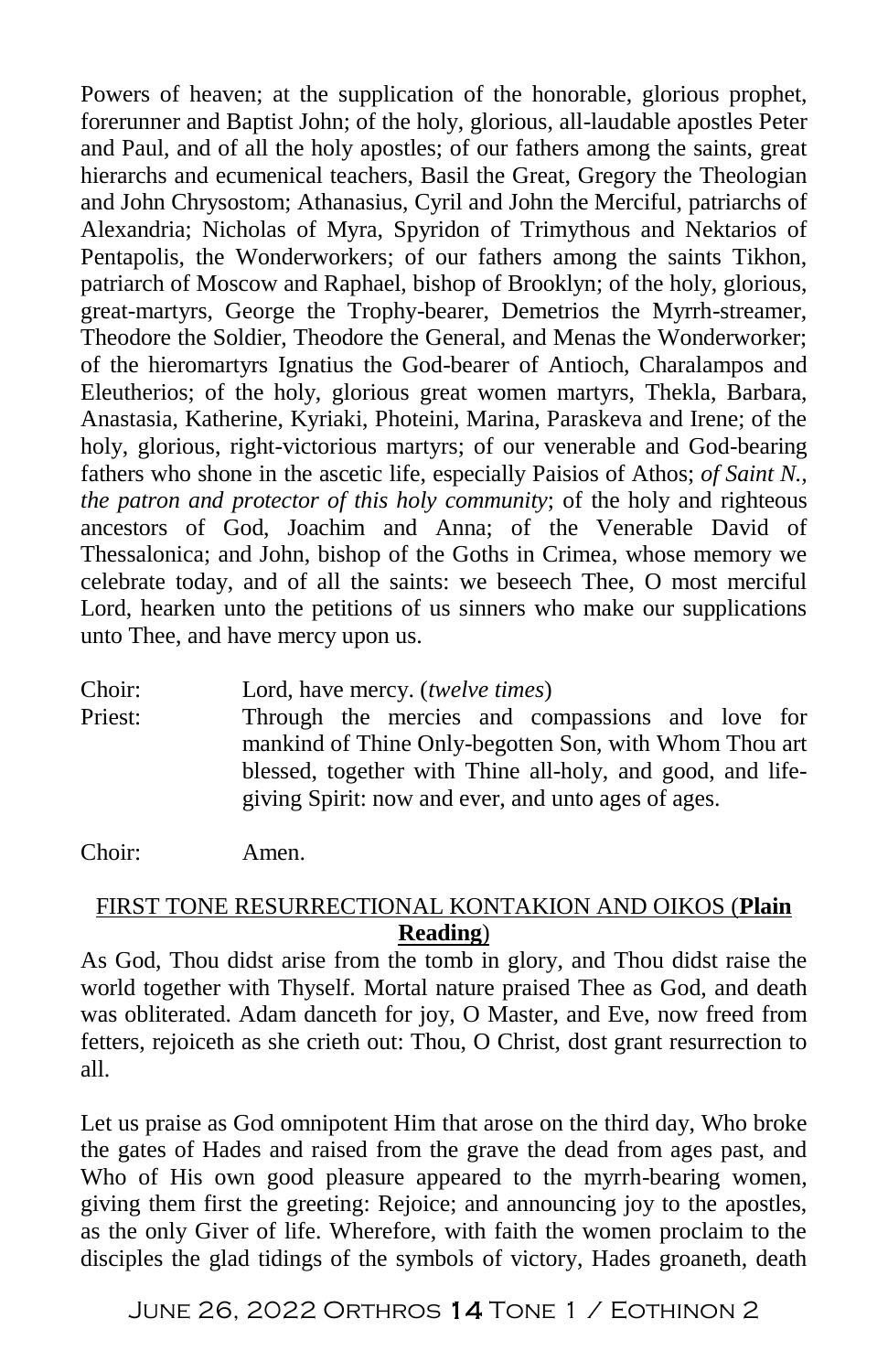lamenteth, the world is joyful, and all men rejoice together; for Thou, O Christ, hast granted resurrection to all.

# THE SYNAXARION (**Plain Reading**)

On June 26 in the Holy Orthodox Church, we commemorate our Righteous Father David of Thessalonica.

#### *Verses*

To the ancient David art thou now joined, O new David, Who slewest carnal passions like another Goliath. On the twenty-sixth, David passed through the gates of life.

Born in Salonica, where he at first lived the ascetic life in a shelter he had built in an almond tree, David later continued his asceticism in Thessalonica. He purified himself so greatly by fasting, prayer and vigils that he was made worthy to receive great grace from God. Once David took a live coal in his hand, placed incense on it and censed the emperor, Justinian the Great, with no sort of protection for his hand. The emperor, when he saw this, bowed down to the ground before David, who amazed the people by his countless miracles. The holy ascetic healed many from sickness and gave spiritual counsel to all who came to him. David entered peacefully into rest in the blessedness of eternity in 540.

On this day, we also commemorate John, bishop of the Goths in Crimea. By their intercessions, O Christ God, have mercy upon us. Amen.

# KATAVASIAE OF THE AKATHIST CANON IN TONE FOUR

**Ode 1.** I shall open my mouth and it will be filled with the Spirit; and I shall speak forth to the Queen and Mother. I shall be seen joyfully singing her praises, and I shall delight to sing of her wonders.

**Ode 3.** As a living and copious fountain, O Theotokos, do thou strengthen those who hymn thy praises, and are joined together in spiritual company for thy service; and in thy divine glory make them worthy of crowns of glory.

**Ode 4.** He Who sits in clouds of glory upon the throne of Godhead, Jesus the most high God, came with mighty hand and saved those who cried out unto Him: Glory to Thy power, O Christ.

**Ode 5.** All creation was amazed at thy divine glory, for thou, O unwedded Virgin, didst hold in thee the God of all, and didst bear the Eternal Son, Who rewards with salvation all those who hymn thy praises.

**Ode 6.** As we the Godly-minded, celebrate this sacred and all-honorable feast of the Mother of God: come, let us clap our hands together and glorify the God Whom she bore.

**Ode 7.** The Godly-minded children worshipped not the creature rather than the Creator, but trampling upon the threat of fire in manly fashion, they

June 26, 2022 Orthros 15 Tone 1 / Eothinon 2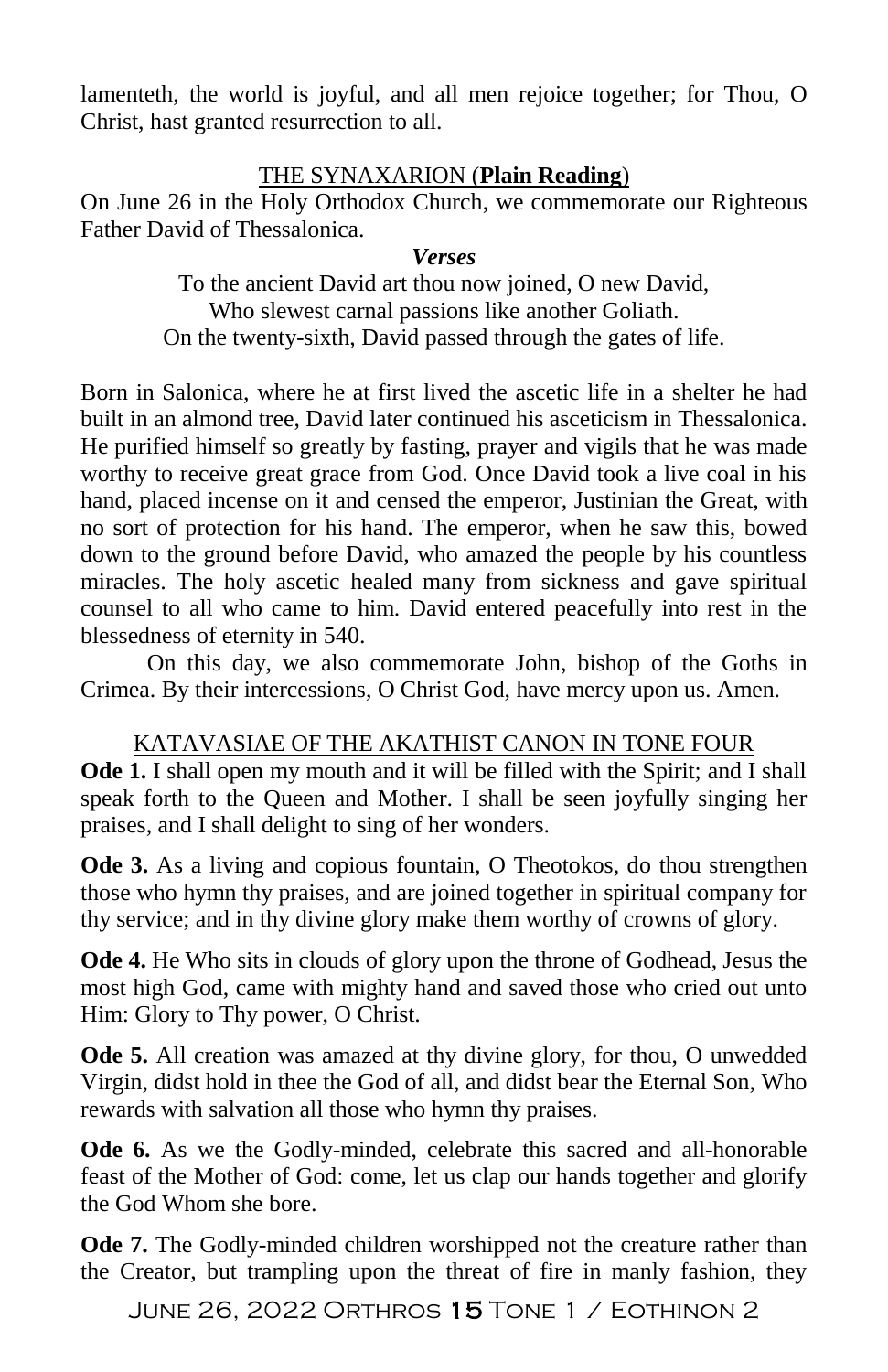rejoiced and sang: O All-praised Lord and God of our Fathers, blessed art Thou.

# *We praise, we bless, and we worship the Lord.*

**Ode 8.** The three holy children in the furnace the Child of the Theotokos saved; then was the type, now is its fulfillment, and the whole world gathers to sing: All ye works praise the Lord and magnify Him unto all ages.

| Deacon:  | The Theotokos and Mother of the Light let us honor and<br>magnify in song.                                                                                                                                               |
|----------|--------------------------------------------------------------------------------------------------------------------------------------------------------------------------------------------------------------------------|
| Choir:   | <b>MAGNIFICATIONS IN TONE FOUR</b><br>My soul doth magnify the Lord, and my spirit hath rejoiced<br>in God my Savior.                                                                                                    |
| Refrain: | More honorable than the cherubim, and more glorious<br>beyond compare than the seraphim, thou who without<br>corruption didst bear God the Word, and art truly<br>Theotokos: we magnify thee. (Repeat after each verse.) |

- + For He hath regarded the lowliness of His handmaiden; for behold from henceforth all generations shall call me blessed. *(Refrain)*
- + For He that is mighty hath magnified me, and holy is His Name; and His mercy is on them that fear Him, throughout all generations. *(Refrain)*
- + He hath showed strength with His arm; He hath scattered the proud in the imagination of their hearts. (*Refrain*)
- + He hath put down the mighty from their seat, and hath exalted the humble and meek. He hath filled the empty with good things, and the rich hath He sent empty away. (*Refrain*)
- + He remembering His mercy hath helped His servant Israel, as He promised to our forefathers, Abraham and his seed forever. (*Refrain*)

**Ode 9.** Let all the earth-born mortals rejoice in the Spirit, bearing their lamps. And let the nature of bodiless Minds celebrate with honor the holy festival of the Mother of God, and cry out: Hail! All-blessed, pure, and evervirgin Theotokos!

# THE LITTLE LITANY

| Deacon: | Again and again, in peace, let us pray to the Lord.     |
|---------|---------------------------------------------------------|
| Choir:  | Lord, have mercy.                                       |
| Deacon: | Help us; save us; have mercy on us; and keep us, O God, |
|         | by Thy grace.                                           |
| Choir:  | Lord, have mercy.                                       |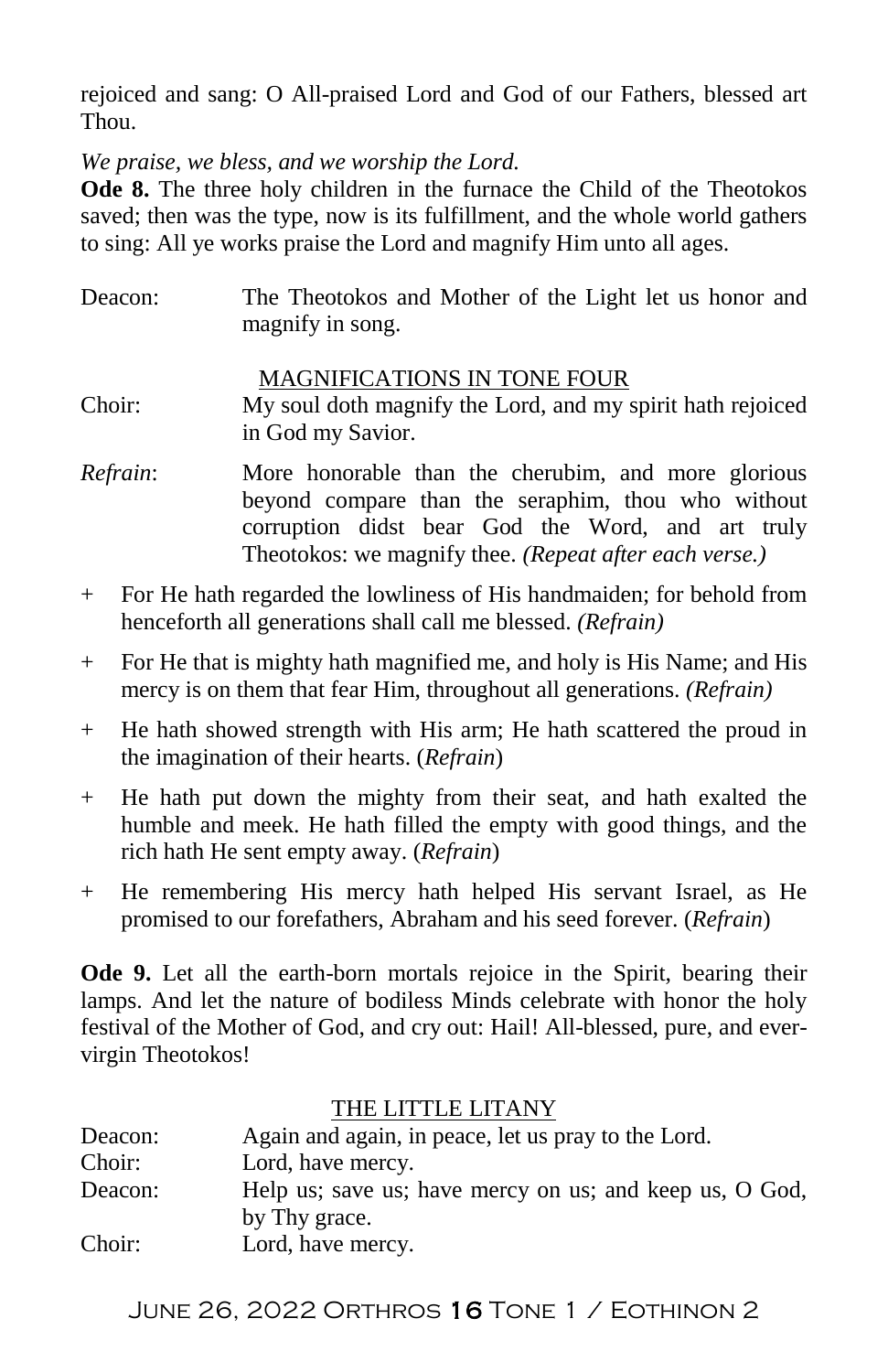| Deacon: | Calling to remembrance our all-holy, immaculate, most       |
|---------|-------------------------------------------------------------|
|         | blessed and glorious Lady, the Theotokos and ever-virgin    |
|         | Mary, with all the saints, let us commend ourselves and     |
|         | each other and all our life unto Christ our God.            |
| Choir:  | To Thee, O Lord.                                            |
| Priest: | For all the powers of heaven praise Thee, and unto Thee do  |
|         | they ascribe glory, to the Father and to the Son and to the |
|         | Holy Spirit, now and ever, and unto ages of ages.           |
| Choir:  | Amen.                                                       |
|         | Holy is the Lord our God. <i>(thrice)</i>                   |
|         | Exalt ye the Lord our God, and worship at His footstool,    |
|         | for He is holy.                                             |
|         |                                                             |

## SECOND EOTHINON EXAPOSTEILARION AND THEOTOKION IN TONE TWO

## (\*\**Upon that mount in Galilee*\*\*)

Seeing the stone was rolled away, \* the wise myrrh-bearing women \* rejoiced with great exceeding joy; \* for they beheld a young man \* within the sepulcher seated \* who gave to them the tidings: \* Lo, Christ is risen from the dead; \* go and tell His disciples \* and Peter too. \* To the Mount in Galilee go to meet Him; \* for there, as He foretold His friends, \* ye shall again behold Him.

O Christ, before Thou wast conceived, \* the Virgin heard an angel \* saying: Rejoice, thou Full of Grace; \* and from Thy tomb, an angel \* hath rolled the stone away also; \* the one, instead of sorrow, \* brought tokens of unheardof joy \* past all speech, while the other, \* instead of death, \* preached and magnified Thee, the Life-bestower, \* while telling the initiates \* and women of Thy Rising.

# AINOI (PRAISES) IN TONE ONE

| Choir: | Let everything that hath breath, praise the Lord. Praise ye  |
|--------|--------------------------------------------------------------|
|        | the Lord from the heavens: praise Him in the heights. To     |
|        | Thee, O God, is due our song.                                |
| Choir: | Praise ye Him, all His angels: praise ye Him, all His hosts. |
|        | To Thee, O God, is due our song.                             |

For the Resurrection in Tone One

*Verse 1. This glory shall be to all His saints.* We praise, O Christ, Thy saving Passion and glorify Thy Resurrection.

*Verse 2. Praise God in His sanctuary; praise Him in the firmament of His power.*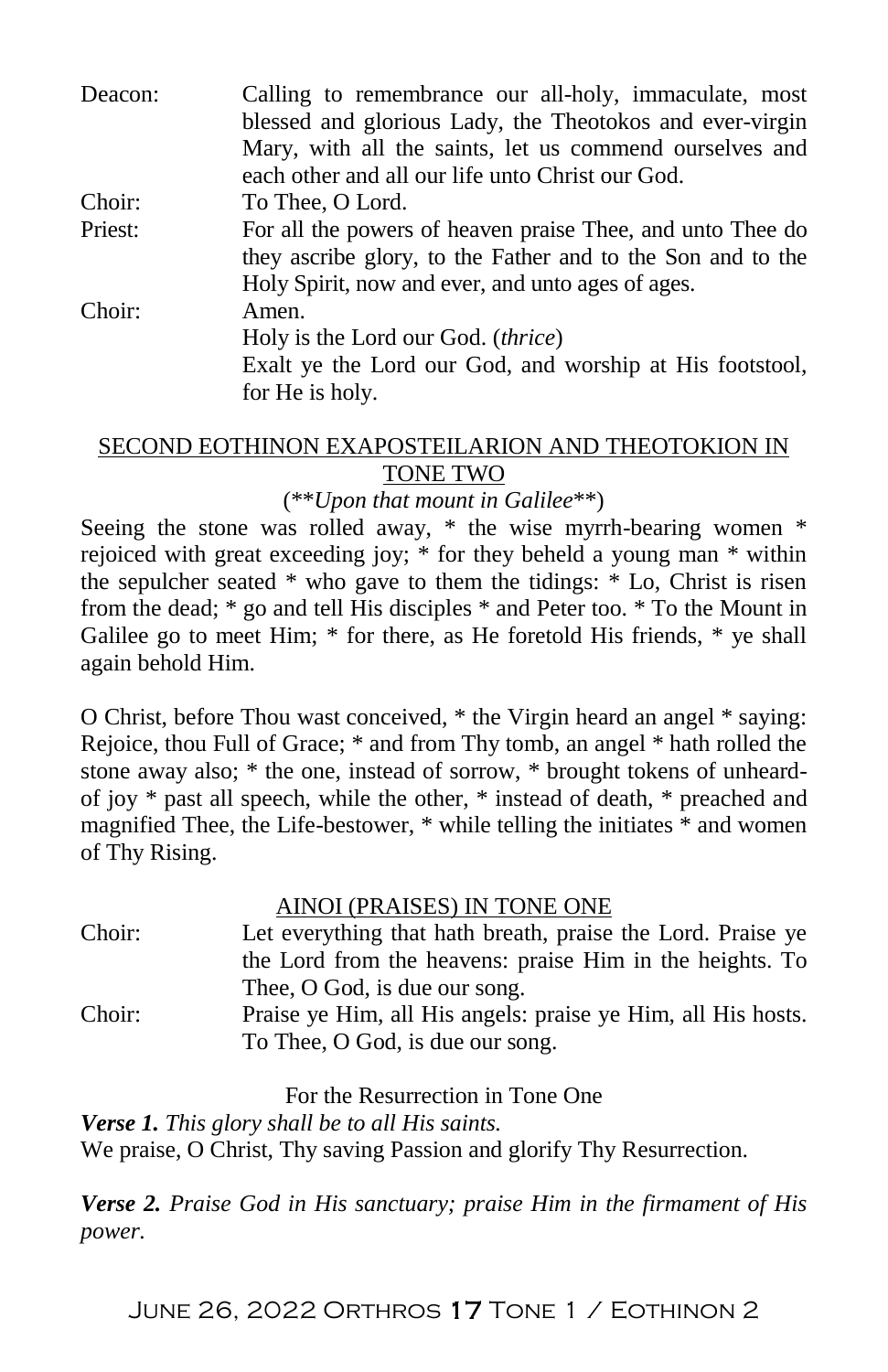O Thou Who didst endure the Cross and abolish Death and didst rise again from the dead: give peace to our life, O Lord, for Thou only art almighty.

*Verse 3. Praise Him for His mighty acts; praise Him according to His excellent greatness.*

O Thou Who didst despoil Hell and raise man again from the dead by Thy Resurrection, O Christ, make us worthy with pure hearts to praise and glorify Thee.

*Verse 4. Praise Him with the sound of the trumpet; praise Him with the psaltery and harp.*

Glorifying Thy divine condescension, we praise Thee, O Christ, for Thou wast born of a Virgin yet wast not separated from the Father. Thou didst suffer as man and of Thine own free will endured the Cross, and Thou didst rise again from the tomb going forth as from a bridal chamber that Thou mightest save the world. O Lord, glory to Thee.

*Verse 5. Praise Him with the timbrel and dance; praise Him with stringed instruments and organs.*

When Thou wast nailed upon the tree of the Cross, then was the power of the enemy slain; then creation shook with fear of Thee, and Hell was despoiled by Thy might. Thou didst raise the dead from their graves and Thou didst open the gate of Paradise to the thief. O Christ our God, glory to Thee.

*Verse 6. Praise Him upon the loud cymbals: praise Him upon the highsounding cymbals. Let everything that hath breath praise the Lord.*

With great lamentations the honored women came to thy tomb but found the grave opened. And learning from the angel of the new and most glorious miracle, they informed the Apostles that the Lord had risen, granting unto the world His Great Mercy.

#### *Verse 7. Arise, O my God, lift up Thy hand, and forget not the humble.*

We worship the wounds of Thy divine Passion, O Christ our God, the noble sacrifice in Zion that became the manifestation of God unto the end of the ages. The Sun of Righteousness hath shined upon these that were sitting in darkness, leading them unto that never-setting light. O Lord, glory to Thee.

## *Verse 8. I will praise Thee, O Lord, with my whole heart; I will show all Thy marvelous works.*

O ye lovers of trouble begotten of the Jewish race: Where are they who came unto Pilate? Let the guardian soldiers tell: Where are the seals of the tombs? Whither was the Buried One moved? Where was the Priceless One sold? How was the Treasure stolen? Why do ye deny the Resurrection of the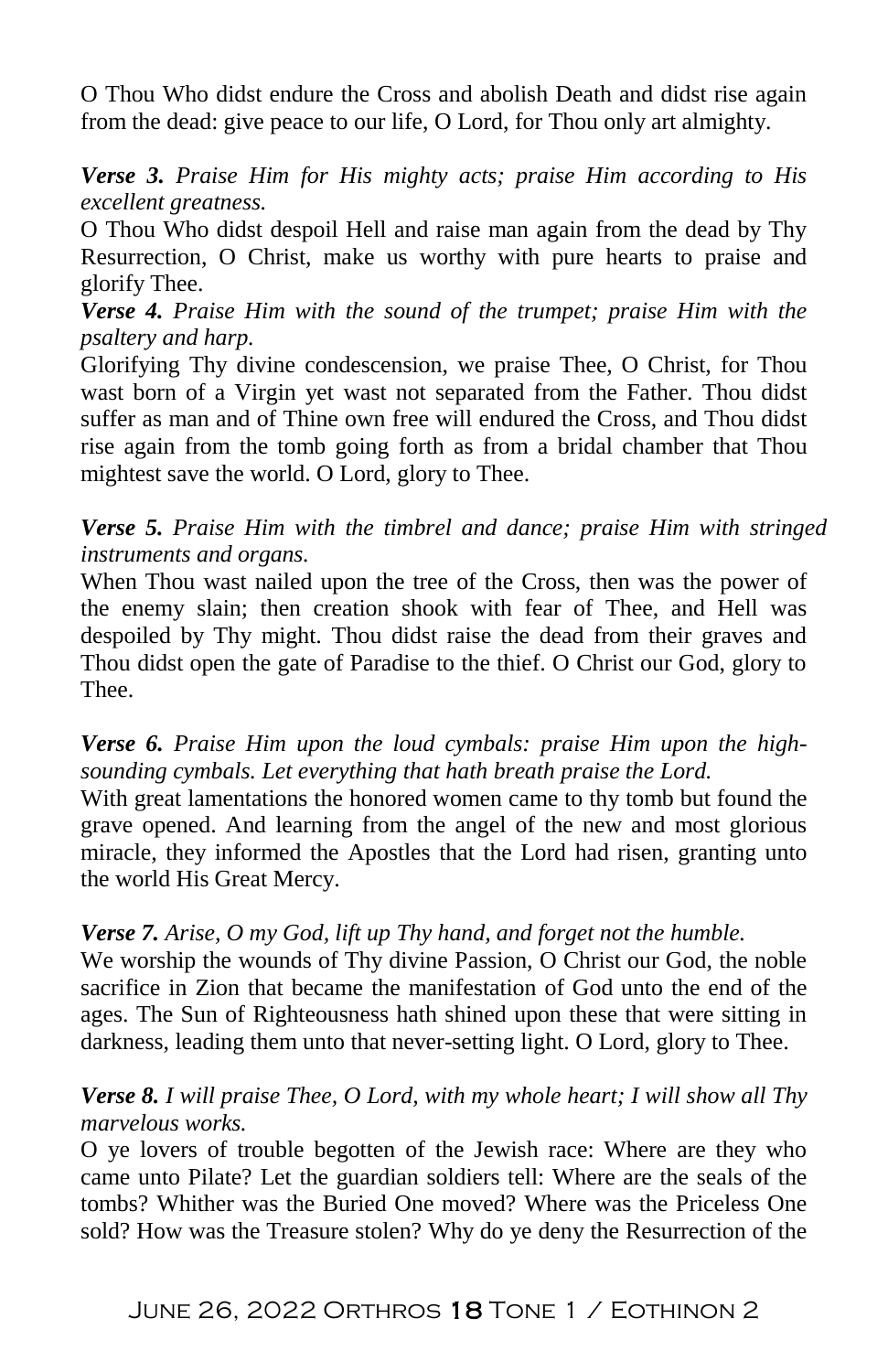Crucified One? O ye lawless Jews, He is risen from the dead, free, bestowing upon the world His Great Mercy.

# THE SECOND EOTHINON DOXASTICON IN TONE TWO

*Glory to the Father, and to the Son, and to the Holy Spirit.*

They who were with Mary came and brought with them ointments; and as they were at a loss how to achieve their desire, they saw that the stone had been rolled, and a divine young man removed all anxiety and trouble from their souls by saying, The Lord Jesus hath risen. Wherefore, they proclaimed to His Disciples, that they should hasten to Galilee and behold Him, risen from the dead; for He is the Lord, the Giver of Life.

# *Both now and ever, and unto ages of ages. Amen.*

Most blessed art thou, O Virgin Theotokos, for through Him that was incarnate of thee is Hades despoiled, Adam is recalled from the dead, the curse is made void, Eve is set free, death is slain, and we are endowed with life. Wherefore, in hymns of praise, we cry aloud: Blessed art Thou, O Christ our God, Who is thus well pleased, glory to Thee.

# THE GREAT DOXOLOGY IN TONE TWO

- + Glory to Thee, Who hast shown us the Light; Glory to God in the highest, and on earth peace, good will among men.
- + We praise Thee, we bless Thee, we worship Thee, we glorify Thee; we give thanks unto Thee for Thy great glory.
- + O Lord, heavenly King, God the Father Almighty; O Lord, the onlybegotten Son, Jesus Christ; and the Holy Spirit.
- + O Lord God, Lamb of God, Son of the Father, Who takest away the sin of the world, have mercy on us; O Thou Who takest away the sins of the world.
- + Receive our prayer, O Thou Who sittest at the right hand of the Father, and have mercy on us.
- + For Thou only art holy, Thou only art the Lord, O Jesus Christ, to the Glory of God the Father. Amen.
- + Every day will I bless Thee, and I will praise Thy Name forever; yea, forever and ever.
- + Vouchsafe, O Lord, to keep us this day without sin.
- + Blessed art Thou, O Lord God of our Fathers, and praised and glorified be Thy Name forever. Amen.
- + Let Thy mercy, O Lord, be upon us, as we do put our hope in Thee.
- + Blessed art Thou, O Lord: teach me Thy statutes. (THRICE)
- + Lord, Thou hast been our refuge in all generations. I said: Be merciful unto me; heal my soul, for I have sinned against Thee.
- + Lord, I have fled unto Thee: teach me to do Thy will, for Thou art my God.